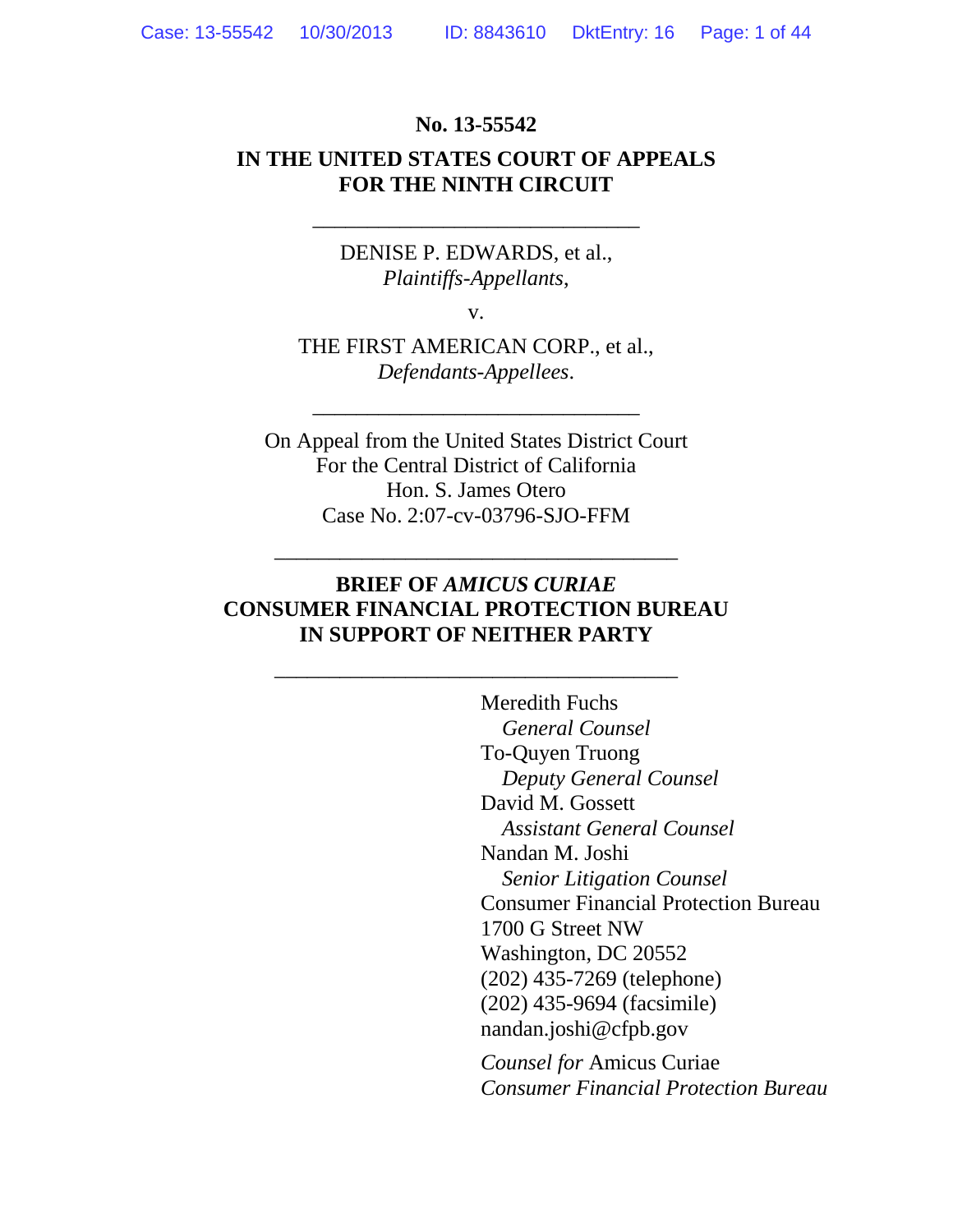# **TABLE OF CONTENTS**

|    | А.              |                                                                                                                                                                                                             |  |
|----|-----------------|-------------------------------------------------------------------------------------------------------------------------------------------------------------------------------------------------------------|--|
|    | <b>B.</b>       |                                                                                                                                                                                                             |  |
|    | $\mathcal{C}$ . |                                                                                                                                                                                                             |  |
|    |                 |                                                                                                                                                                                                             |  |
|    |                 |                                                                                                                                                                                                             |  |
| I. |                 | The District Court Erred In Holding That Edwards Was Required To<br>Show That First American "Overpaid" For Its Ownership Interests In<br>The Title Agencies To Prove That First American Violated RESPA 14 |  |
|    | A.              | The safe harbor provisions in RESPA and Regulation X permitting<br>payments for goods, facilities, and services do not apply to referral                                                                    |  |
|    | <b>B.</b>       | Edwards can show that First American gave a "thing of value" for<br>the referral agreements without regard to whether First American<br>overpaid for its ownership interests in the title agencies 18       |  |
| Π. |                 | RESPA May Be Violated Even Where A Consumer Receives Referrals                                                                                                                                              |  |
|    |                 |                                                                                                                                                                                                             |  |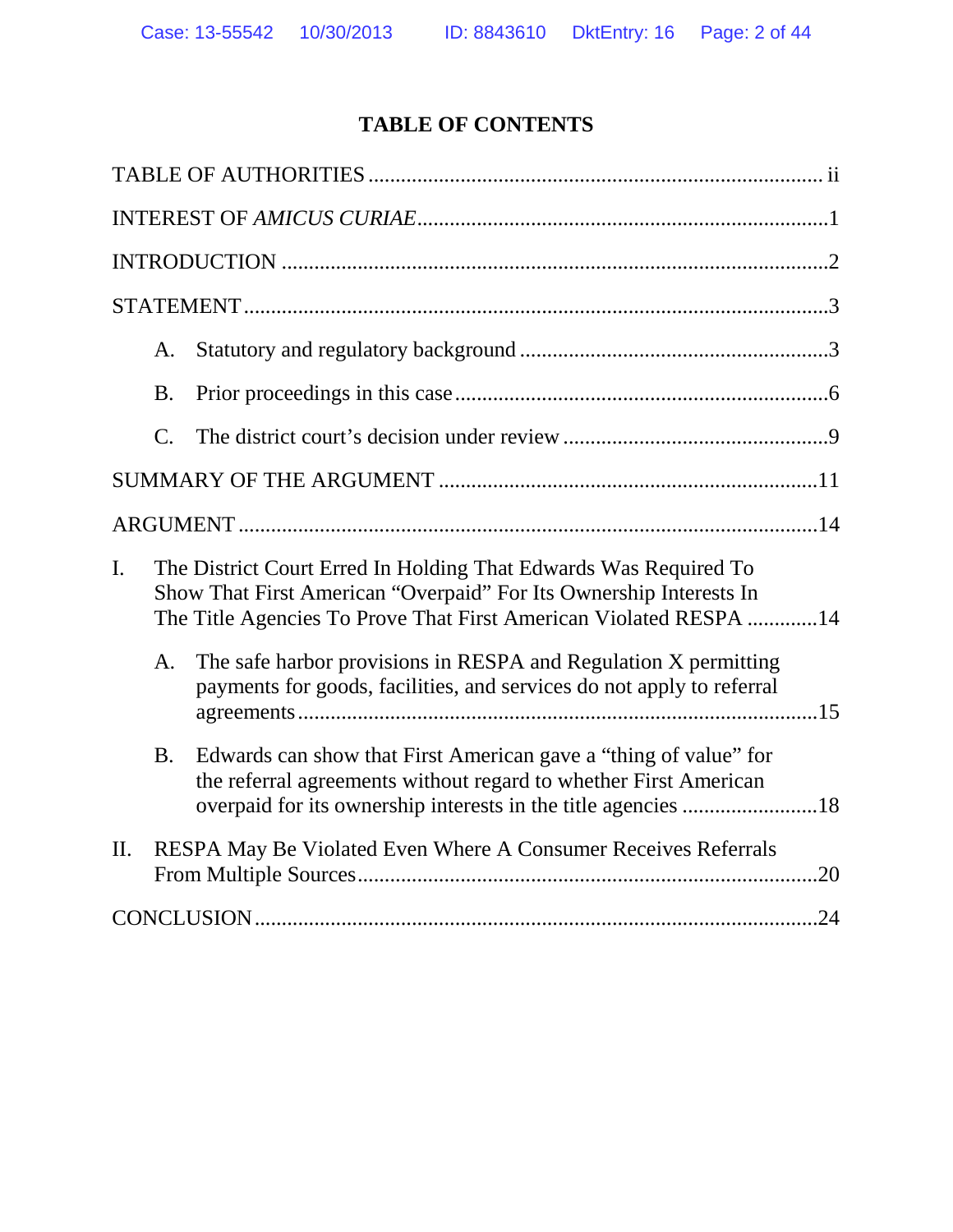## **TABLE OF AUTHORITIES**

## **Cases**

| Bjustrom v. Trust One Mortg. Corp., 322 F.3d 1201 (9th Cir. 2003)  17, 18                |
|------------------------------------------------------------------------------------------|
| Chevron U.S.A. Inc. v. Natural Resources Defense Council, Inc.,                          |
| <i>Edwards v. The First Am. Corp., 251 F.R.D. 449 (C.D. Cal. 2007) </i> 7                |
| Edwards v. The First Am. Corp., 251 F.R.D. 454 (C.D. Cal. 2008) 8, 23                    |
| <i>Edwards v. The First Am. Corp.</i> , 385 Fed. Appx. 629 (9th Cir. 2010)  8, 9, 22, 23 |
| Edwards v. The First Am. Corp., 610 F.3d 514 (9th Cir. 2010),                            |
| Glover v. Standard Fed. Bank, 283 F.3d 953 (8th Cir. 2003)  17, 18                       |
| <i>Howland v. First Am. Title Ins. Co.</i> , 672 F.3d 525 (7th Cir. 2012) 17, 18         |
|                                                                                          |
| Lane v. Residential Funding Corp., 323 F.3d 739 (9th Cir. 2003) 17, 18                   |
| O'Sullivan v. Countrywide Home Loans, Inc.,                                              |
| Schuetz v. Banc One Mortg. Corp., 292 F.3d 1004 (9th Cir. 2002) 1, 17, 18                |
|                                                                                          |

## **Statutes**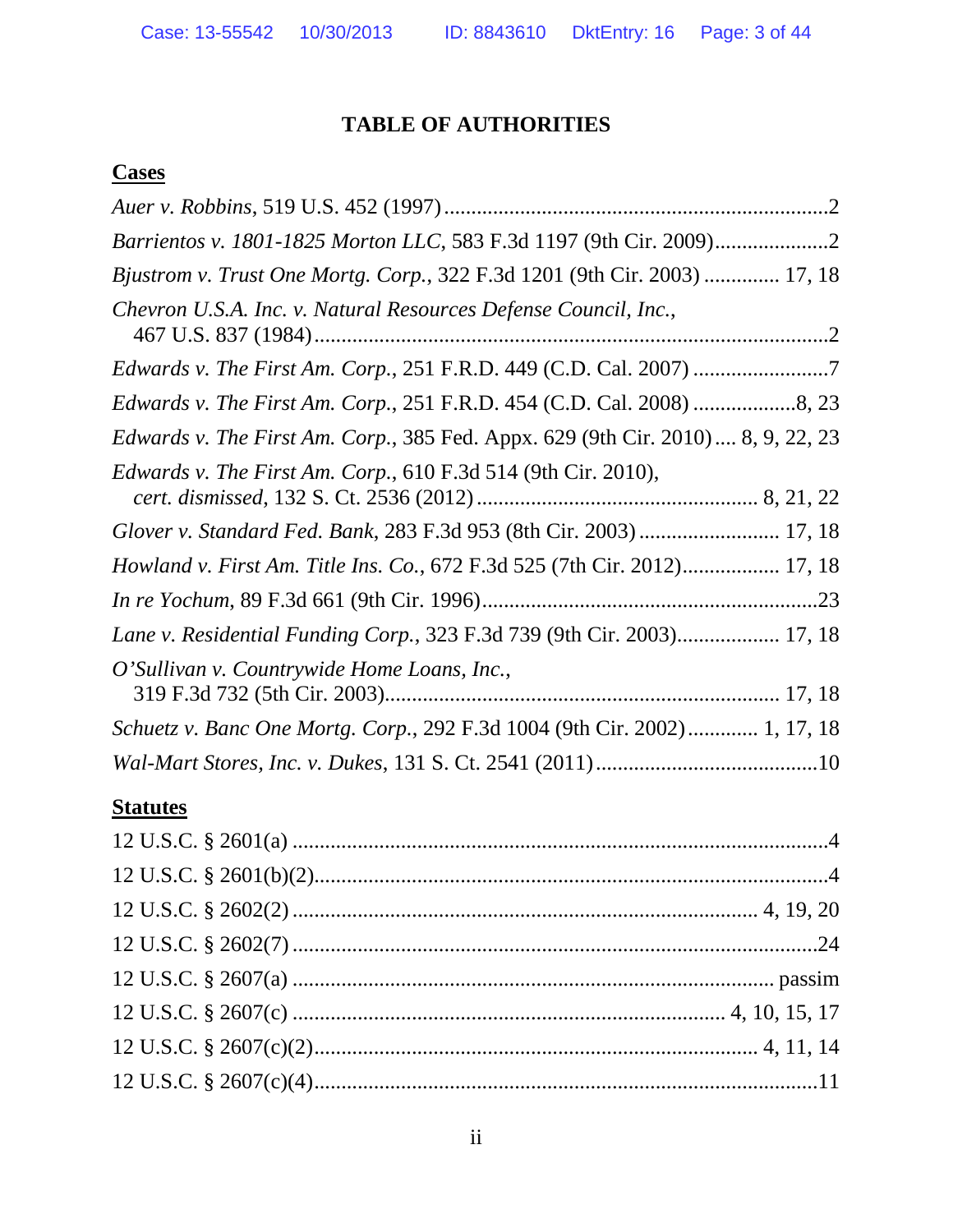| Dodd-Frank Wall Street Reform and Consumer Protection Act, |  |
|------------------------------------------------------------|--|
| Real Estate Settlement Procedures Act Amendments of 1975,  |  |
|                                                            |  |

# Rules

| HUD Policy Statement 1999-1, 64 Fed. Reg. 10,080 (Mar. 1, 1999) 16 |  |
|--------------------------------------------------------------------|--|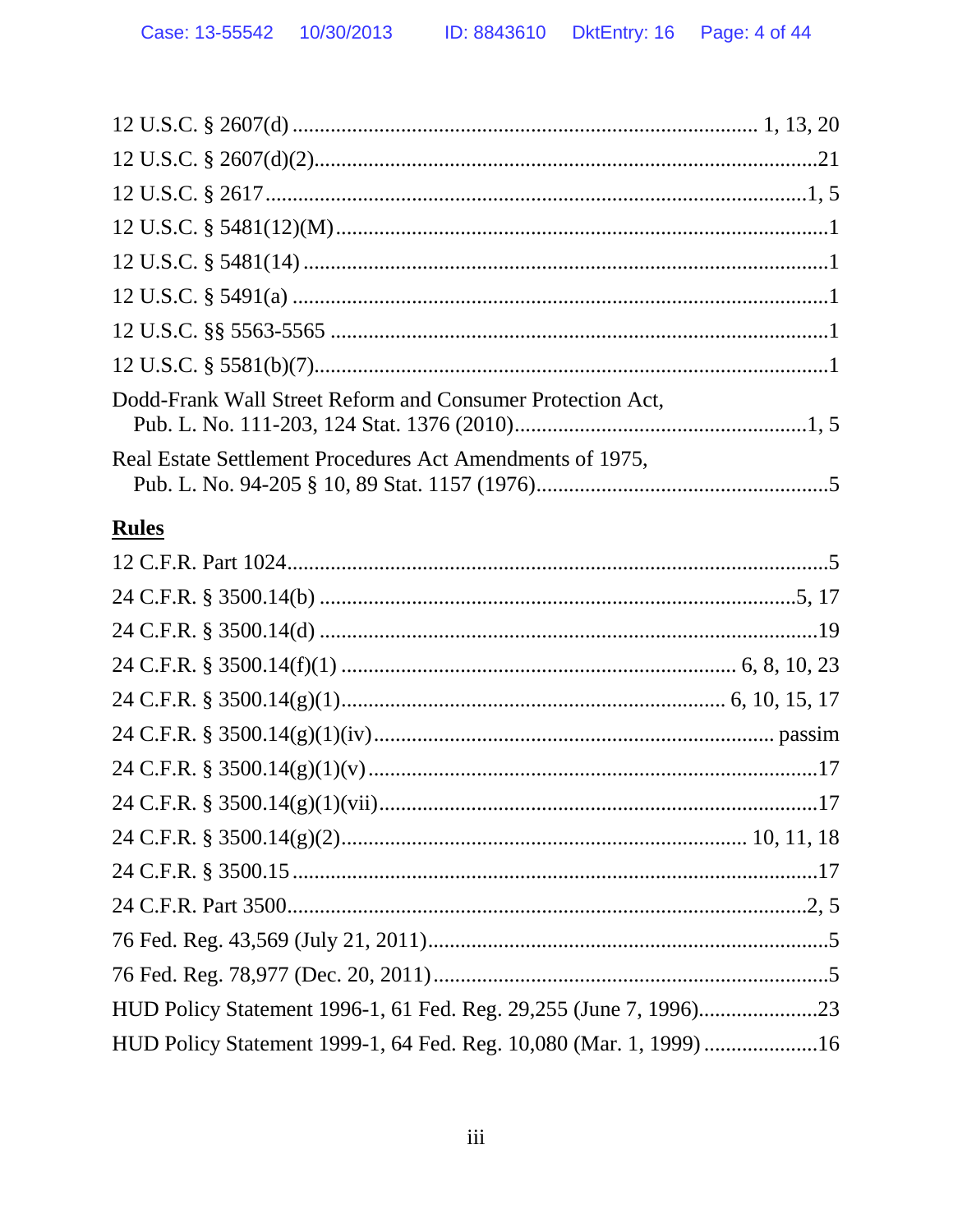# **Other Authorities**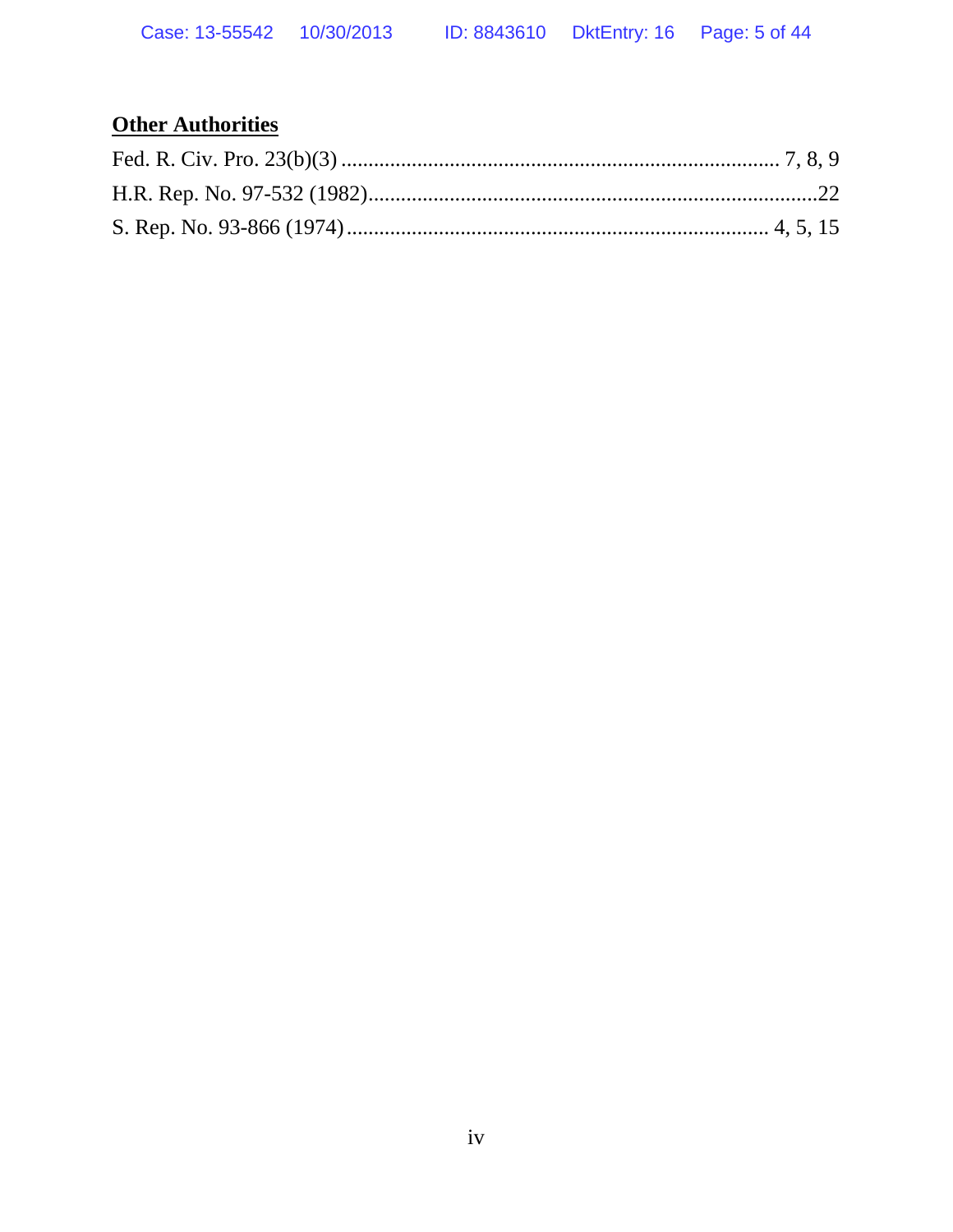#### **INTEREST OF** *AMICUS CURIAE*

The Consumer Financial Protection Bureau (CFPB or Bureau), an agency of the United States, files this brief pursuant to Federal Rule of Appellate Procedure 29(a).

The Bureau is the federal agency charged with "regulat[ing] the offering and provision of consumer financial products and services under Federal consumer financial law." 12 U.S.C. § 5491(a). Pursuant to the Dodd-Frank Wall Street Reform and Consumer Protection Act (Dodd-Frank Act), Pub. L. No. 111-203, 124 Stat. 1376 (2010), the Bureau's jurisdiction extends to the Real Estate Settlement Procedures Act of 1974 (RESPA). *See* 12 U.S.C. §§ 5481(12)(M), (14). The Dodd-Frank Act transferred from the Department of Housing and Urban Development (HUD) to the Bureau the authority to enforce RESPA, *see* 12 U.S.C. §§ 2607(d); 5563-5565, and "to prescribe such rules and regulations [and] to make such interpretations . . . as may be necessary to achieve" RESPA's purposes, 12 U.S.C. § 2617. *See also* 12 U.S.C. § 5581(b)(7).

As the agency currently charged with implementing and enforcing RESPA and the regulations promulgated thereunder, the Bureau has a substantial interest in, and is in the best position to offer this Court an authoritative position on, the RESPA questions presented in this case. *See Schuetz v. Banc One Mortg. Corp.*, 292 F.3d 1004, 1012 (9th Cir. 2002) (holding that HUD's policy statements on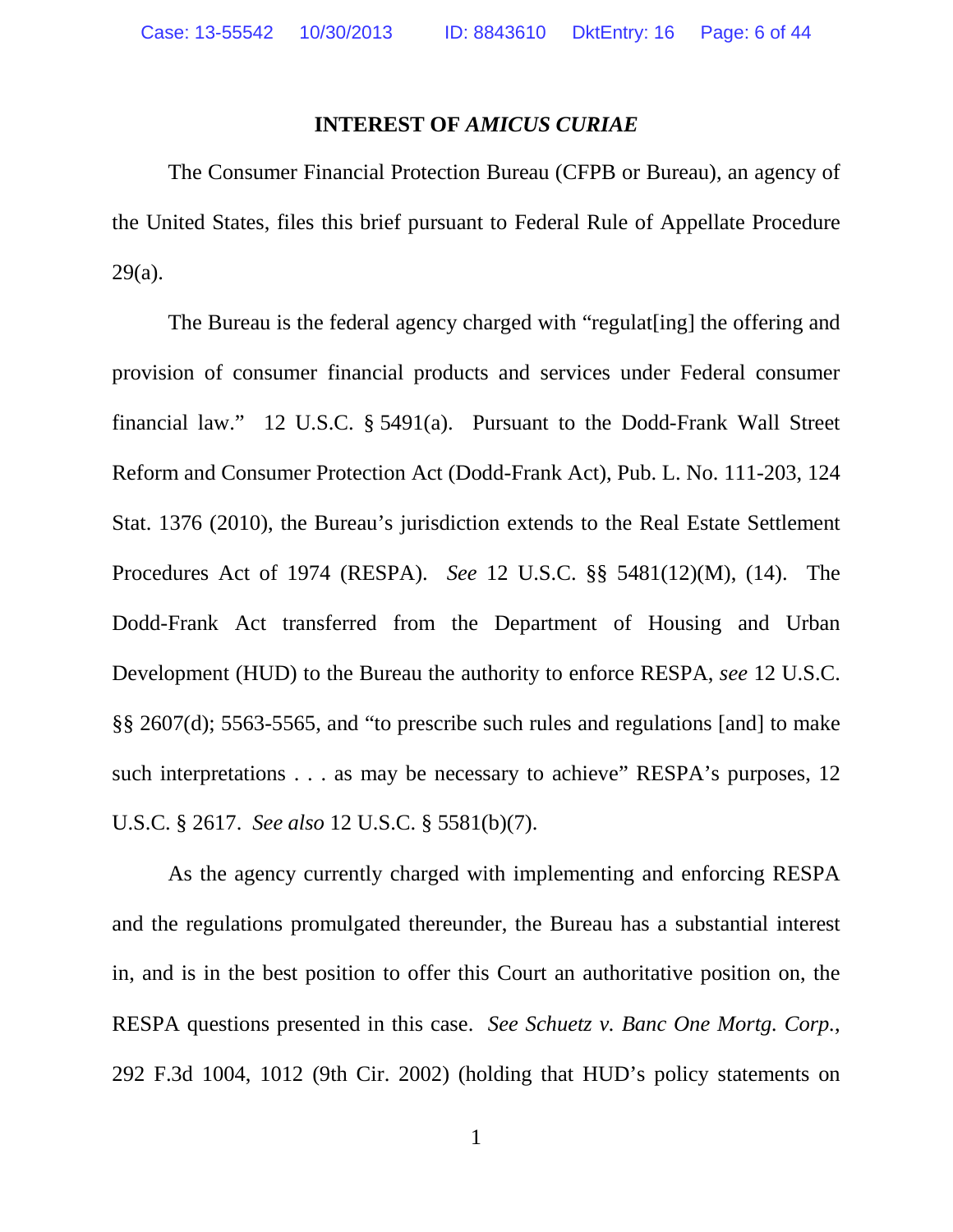RESPA are entitled to deference under *Chevron U.S.A. Inc. v. Natural Resources Defense Council, Inc.*, 467 U.S. 837 (1984)); *Barrientos v. 1801-1825 Morton LLC*, 583 F.3d 1197, 1214 (9th Cir. 2009) ("an agency's litigation position in an amicus brief [concerning an interpretation of its regulations] is entitled to deference if there is 'no reason to suspect that the interpretation does not reflect the agency's fair and considered judgment on the matter' ") (quoting *Auer v. Robbins*, 519 U.S. 452, 462 (1997)).

#### **INTRODUCTION**

In an order denying class certification, the district court in this case made two determinations about the evidence that a private plaintiff needs to offer to demonstrate a violation of RESPA's ban on paying for referrals of real estate settlement services. First, the district court held that, when a referral agreement is entered into as part of a transaction involving the sale of ownership interests, a plaintiff must show that the defendant overpaid for those ownership interests in order to prove that the defendant paid for referrals. Second, the district court held that, when a plaintiff receives multiple referrals to the same settlement provider, the plaintiff must prove that the unlawful referral was the one that influenced the plaintiff's decision to select that provider.

Neither of these holdings is consistent with the language or purpose of RESPA or its implementing regulation, Regulation X, 24 C.F.R. Part 3500. The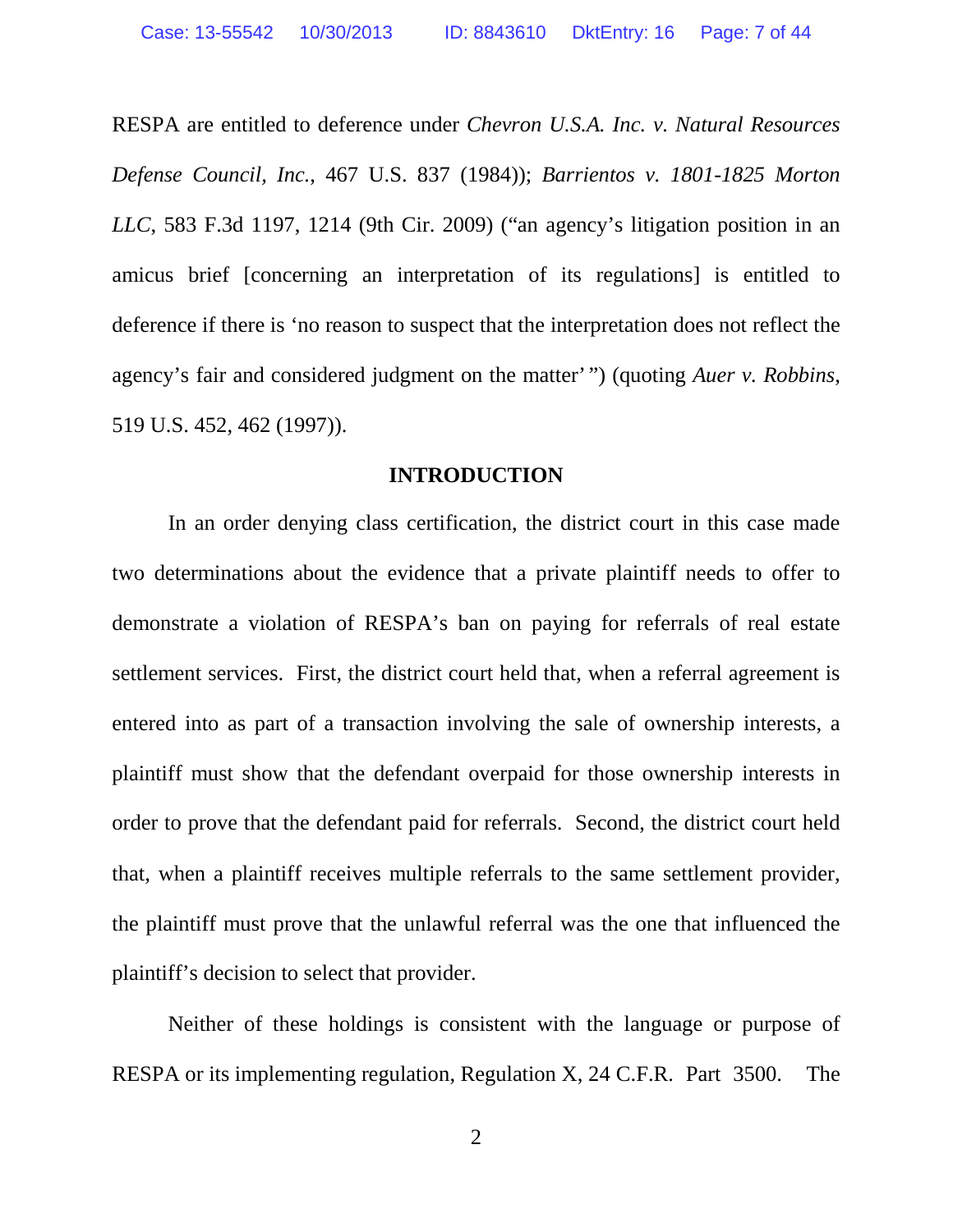district court believed that proof of overpayment was required because payments for goods, services, and facilities are generally permitted by RESPA and Regulation X. That safe harbor, however, does not apply when payments are made to purchase ownership interests in an entity (which are not goods, services, or facilities), nor does it permit parties to enter into side agreements to circumvent the general ban on referral payments. The district court accordingly erred in requiring proof of overpayment in this case.

RESPA also does not require a plaintiff receiving multiple referrals to prove that the unlawful referral was the influential one. Rather, RESPA makes clear that, in a private action, both liability and the amount of damages are fixed once an unlawful referral is made. The district court's contrary view, which is based on a misreading of the definition of "referral" in Regulation X, fails to vindicate Congress's overarching goal of rooting out paid referrals from the settlement services industry. $<sup>1</sup>$ </sup>

#### **STATEMENT**

### **A. Statutory and regulatory background**

**1.** RESPA was enacted in 1974 to ensure that "consumers throughout the Nation . . . are protected from unnecessarily high settlement charges caused by

<sup>&</sup>lt;sup>1</sup> This brief addresses the district court's interpretations of RESPA and Regulation X. The Bureau takes no position on whether, under the correct reading of the statute and regulations, class certification is warranted in this case.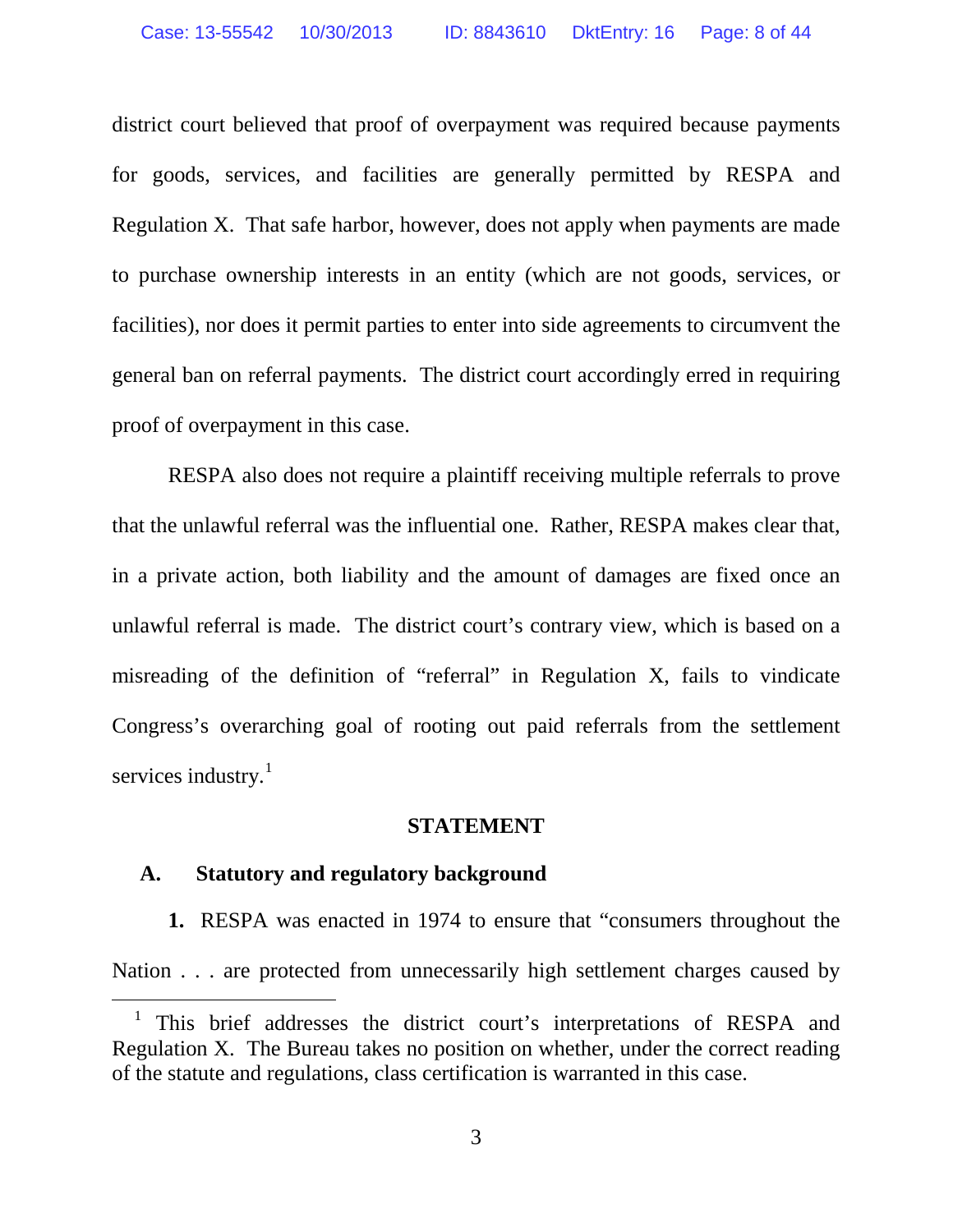certain abusive practices." 12 U.S.C. § 2601(a). Among the abusive practices that Congress sought to eliminate were "kickbacks or referral fees that tend to increase unnecessarily the costs of certain settlement services." *Id.* § 2601(b)(2).

Section 8 of RESPA implements this congressional policy. Section 8(a) provides that "[n]o person shall give and no person shall accept any fee, kickback, or thing of value pursuant to any agreement or understanding, oral or otherwise, that business incident to or part of a real estate settlement service involving a federally related mortgage loan shall be referred to any person." 12 U.S.C. § 2607(a). RESPA does not prevent persons from referring consumers to particular providers of real estate settlement services. The statute instead bans the act of giving or receiving fees, kickbacks, or things of value for such referrals. A "thing of value" is broadly defined under RESPA to "include[] any payment, advance, funds, loan, service, or other consideration." 12 U.S.C. § 2602(2).

Notwithstanding the broad prohibition in § 8(a) on paying for referrals, RESPA also makes clear that certain types of "legitimate payments" relating to real estate settlement services are permissible. *See* S. Rep. No. 93-866, at 7 (1974) (Senate Report). Such permissible payments include "the payment to any person of a bona fide salary or compensation or other payment for goods or facilities actually furnished or for services actually performed." 12 U.S.C.  $\S$  2607(c)(2). Thus, "[r]easonable payments in return for services actually performed or goods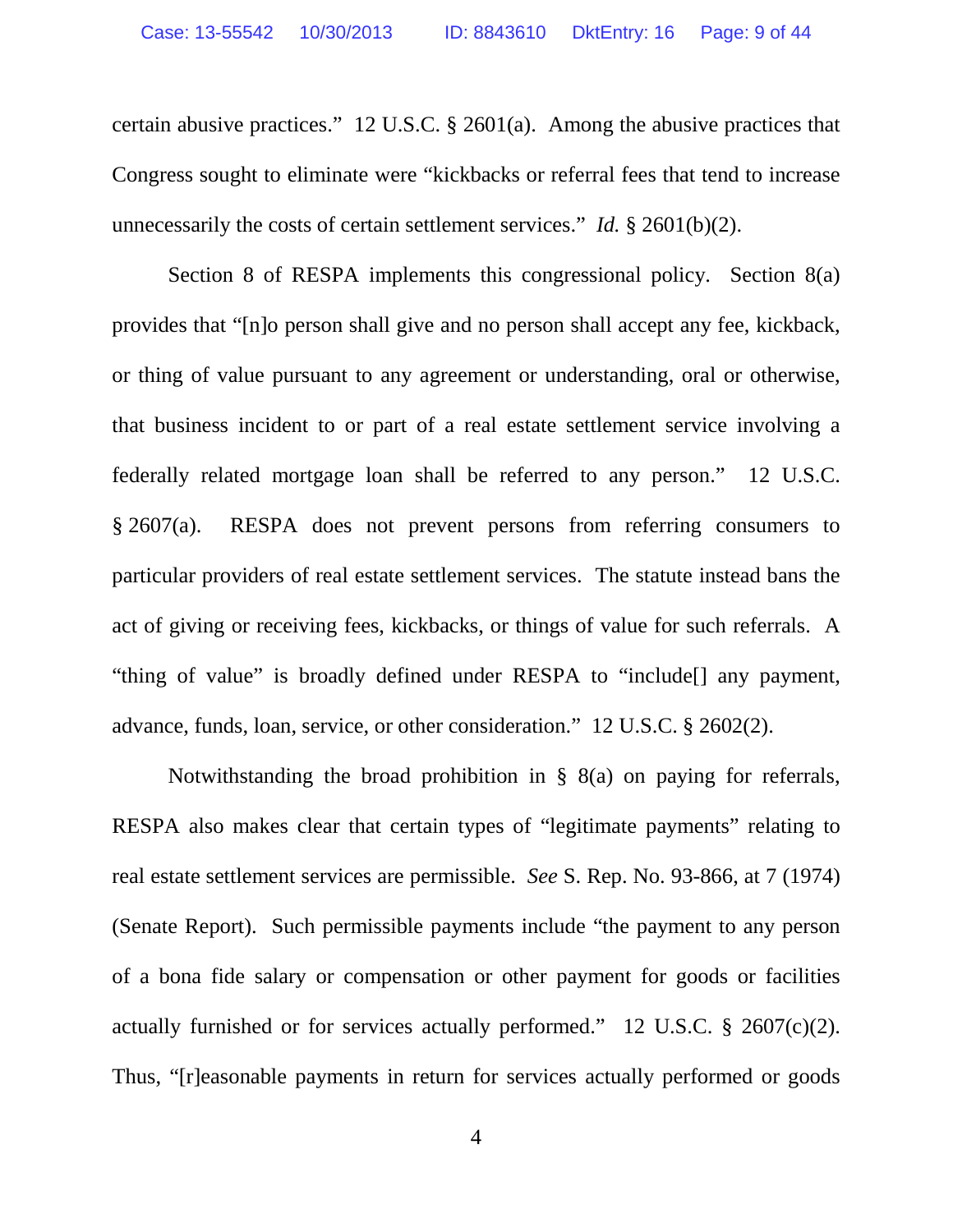actually furnished are not intended to be prohibited" by the ban on referral fees and kickbacks in RESPA § 8(a). Senate Report at 7.

**2.** In 1976, Congress granted HUD the authority to "prescribe such rules and regulations [and] to make such interpretations . . . as may be necessary to achieve the purposes" of RESPA. Real Estate Settlement Procedures Act Amendments of 1975, Pub. L. No. 94-205 § 10, 89 Stat. 1157, 1159 (1976) (enacting 12 U.S.C. § 2617). HUD's RESPA regulations are codified in what is known as Regulation X, 24 C.F.R. Part 3500. $^2$ 

Regulation X both reiterates the statutory prohibition on referral payments and clarifies it in various respects. The regulation makes clear, for example, that "[a]ny referral of a settlement service is not a compensable service," unless permitted by RESPA § 8 and Regulation X. 24 C.F.R. § 3500.14(b). Regulation X defines "referral" to "include[] any oral or written action directed to a person which has the effect of affirmatively influencing the selection by any person of a provider of a settlement service" for which the consumer will pay a charge. 24

<sup>&</sup>lt;sup>2</sup> After the Dodd-Frank Act transferred authority to implement RESPA from HUD to the Bureau, the Bureau published a notice indicating that it would enforce HUD's prior rules and policies. 76 Fed. Reg. 43,569, 43,570-71 (July 21, 2011). The Bureau later republished HUD's RESPA regulations as CFPB Regulation X without material change. *See* 76 Fed. Reg. 78,977 (Dec. 20, 2011); 12 C.F.R. Part 1024. Because the relevant events in this case occurred prior to the enactment of the Dodd-Frank Act, this brief will refer to HUD's regulation rather than the Bureau's republished rule.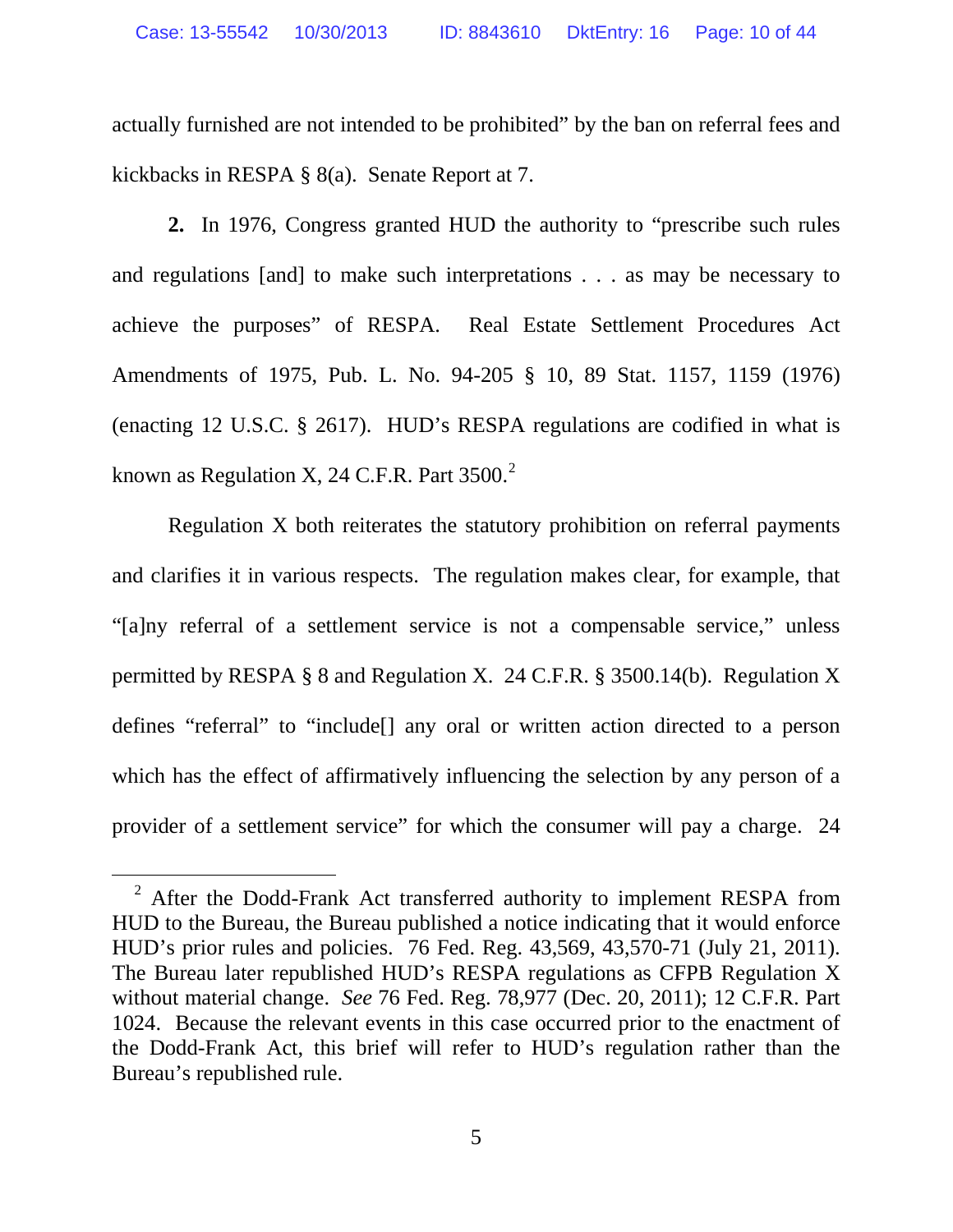C.F.R. § 3500.14(f)(1). Regulation X also implements the statutory provision that permits payments "for goods or facilities actually furnished or for services actually performed." 24 C.F.R. § 3500.14(g)(1)(iv).

### **B. Prior proceedings in this case**

On June 12, 2007, Plaintiff-Appellant Denise Edwards filed a class action complaint against Defendants-Appellees The First American Corporation and First American Title Insurance Company (collectively, First American). Edwards alleged that First American violated RESPA § 8 by "paying large sums of money to individual title agencies . . . in exchange for exclusive referral agreements which funnel all of the companies' business" to First American. Compl.  $\P$  3.<sup>3</sup> In particular, Edwards alleged that First American had "paid a kickback" to Tower City Title Agency, LLC, the settlement agent that Edwards used for her real estate closing, in exchange for "an agency agreement providing that Tower City would exclusively refer all title insurance underwriting to First American Title." Compl. ¶¶ 15, 23. According to Edwards, the referral agreement between Tower City and First American was a condition of a larger transaction in which First American "agreed to 'purchase' a 17.5% minority interest in Tower City" for \$2 million in cash and stock. Compl. ¶¶ 16, 20. Edwards alleged that First American had

 $3$  For the convenience of the Court, a copy of the complaint is attached as an addendum to this brief.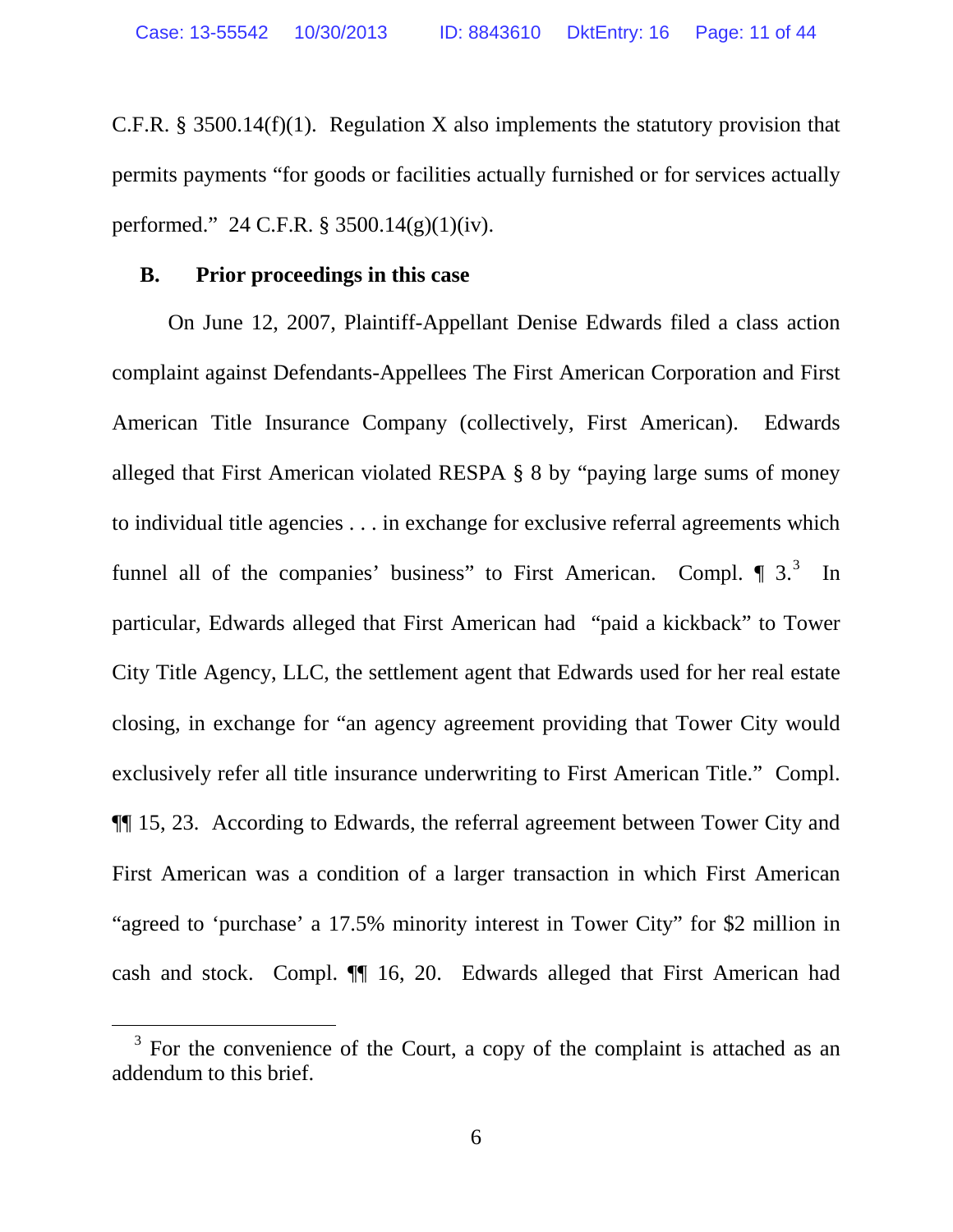engaged in similar transactions with other title agencies, whereby First American would require the title agency in which it was acquiring an ownership interest to enter into a referral agreement with First American. Compl. ¶ 21.

Edwards sought certification of a nationwide class consisting of consumers who used the services of a title agency affiliated with First American. On December 10, 2007, the district court declined to certify that class under Rule 23(b)(3) of the Federal Rules of Civil Procedure. *Edwards v. The First Am. Corp.*, 251 F.R.D. 449 (C.D. Cal. 2007). The court concluded that Edwards's "theory of liability" required proof that "First American's payment [to the title agencies in which it acquired an ownership interest] was greater than what it received in return, an ownership interest in the title agency." *Id.* at 453. Because proof of overpayment would require "scrutiniz[ing] all 180 transactions by which First American obtained a stake in a title agency," the court found that common questions of law do not predominate for purposes of certifying a class under Rule 23(b)(3). *Id.* The district court also found "little probability" that discovery would produce evidence that a nationwide class was certifiable, although it permitted discovery on the issue whether a class consisting of Tower City customers could be certified. *Id.* at 454.

After discovery, the district court declined to certify a Tower City class because the court again found that common issues did not predominate under Rule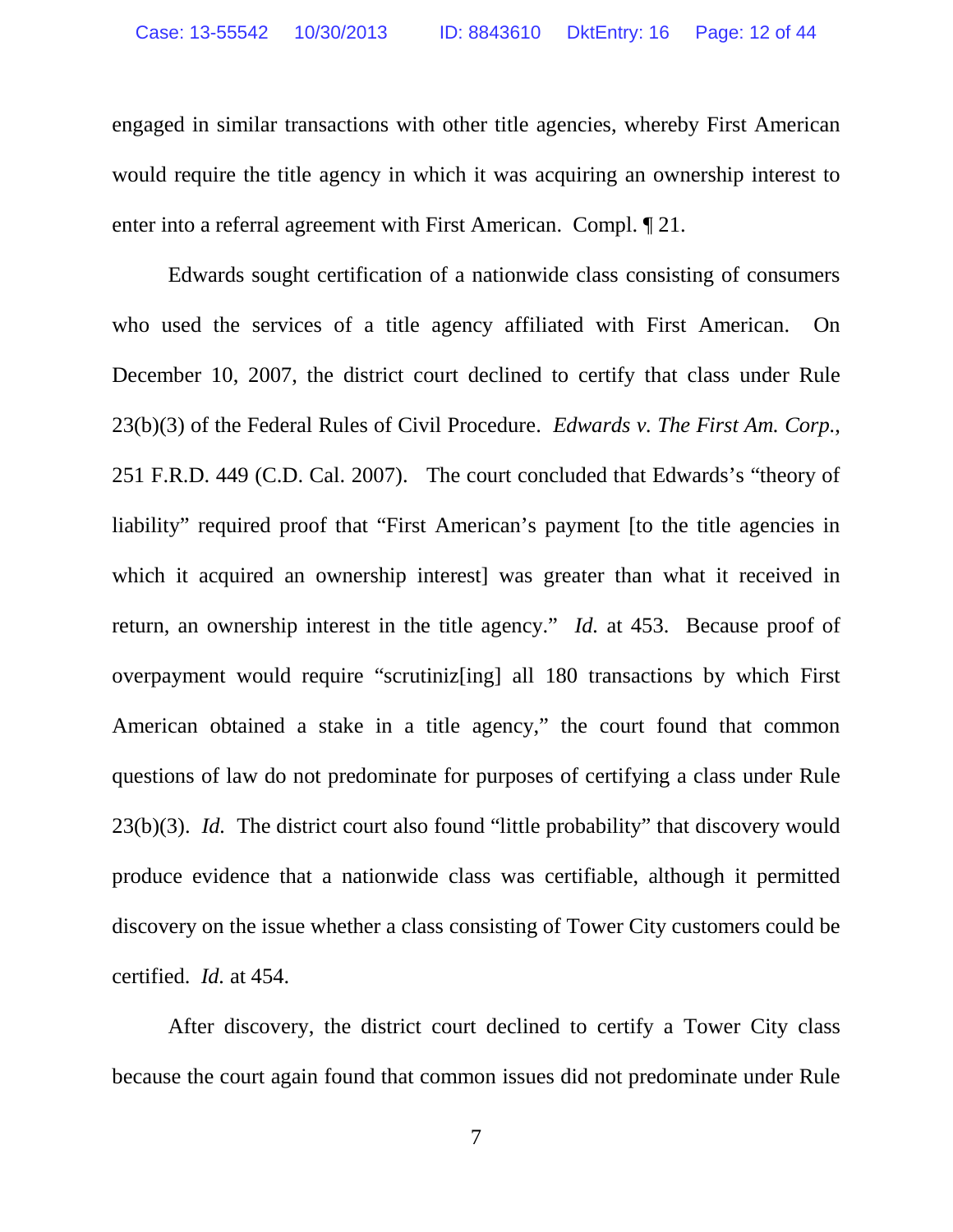23(b)(3). *Edwards v. The First Am. Corp.*, 251 F.R.D. 454, 458 (C.D. Cal. 2008). Among other things, the court found that "[t]o obtain damages under RESPA, a class member must have been 'referred' to [First American] by Tower City." *Id.* Citing the definition of "referral" set forth 24 C.F.R.  $\S$  3500.14(f)(1), the district court stated that whether a referral occurred presents a "significant individualized issue" because it would "require proof at trial concerning each class member and whether that class member was affirmatively influenced by Tower City's actions." *Id.*

This Court reviewed and reversed in part the district court's classcertification decisions. *Edwards v. The First Am. Corp.*, 385 Fed. Appx. 629 (9th Cir. 2010) (*Edwards I*).<sup>4</sup> The Court affirmed the district court's rejection of a nationwide class, holding that Edwards had failed to show that such a class was certifiable "on the present record." *Id.* at 631. The Court concluded, however, that the district court should have allowed Edwards to "conduct nationwide discovery," after which, this Court held, she "may renew her motion for certification of a nationwide class." *Id.* The Court reversed outright the district court's denial of the

<sup>&</sup>lt;sup>4</sup> On the same day, this Court affirmed the district court's decision that Edwards had Article III standing to pursue her claim notwithstanding the absence of an allegation that she paid more for her title insurance because of the alleged RESPA violation. *Edwards v. The First Am. Corp.*, 610 F.3d 514, 517 (9th Cir. 2010) (*Edwards II*), *cert. dismissed*, 132 S. Ct. 2536 (2012).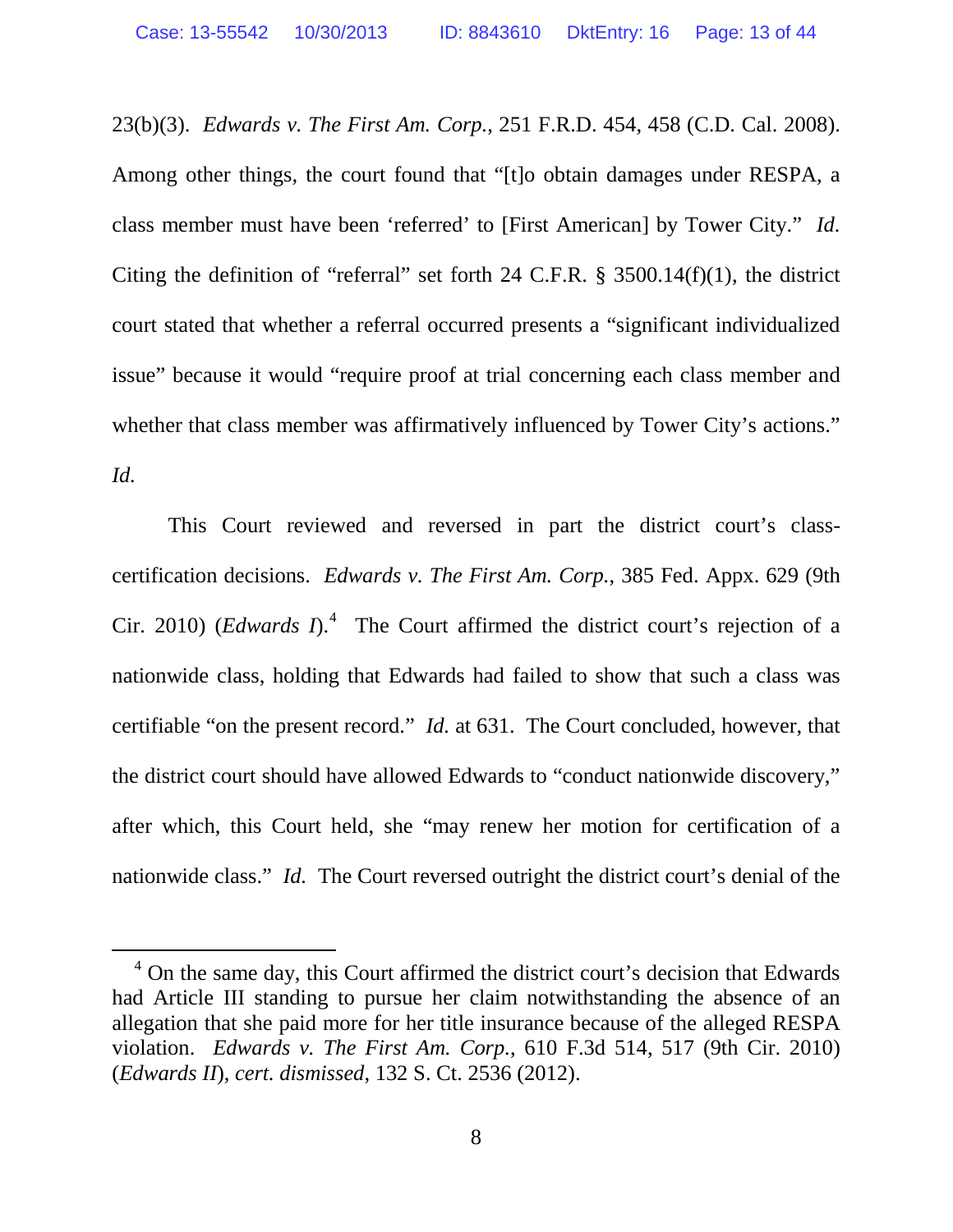Tower City class. The Court held that, "[w]ith respect to liability, there is a single, overwhelming common question of fact: whether the arrangement between Tower City and First American violated [RESPA]." *Id.* The Court also held that "[t]o show a 'referral' was made by Tower City would not require a great amount of individualized proof." *Id.* Rather, because "Plaintiffs contend that Tower City was contractually obligated to refer customers to First America Title," proof of that obligation "would be common proof of the 'action' element of a referral." *Id.* The Court noted that the "reliance or causation element requires a more individualized determination." *Id.* The Court concluded, however, that "the requirement that the Plaintiff prove reliance or causation will not, by itself, defeat class certification" in the context of statements "made to a class of similarly situated individuals." *Id.*

### **C. The district court's decision under review**

On remand, the district court permitted further discovery as required by *Edwards I*. In the decision currently on appeal, the district court again denied Edwards's request to certify a nationwide class (albeit a smaller class than Edwards had previously requested) based solely on the court's conclusion that "common issues do not predominate as required by [Rule] 23(b)(3)." Excerpts of Record (E.R.) 3. In reaching that conclusion, the district court addressed certain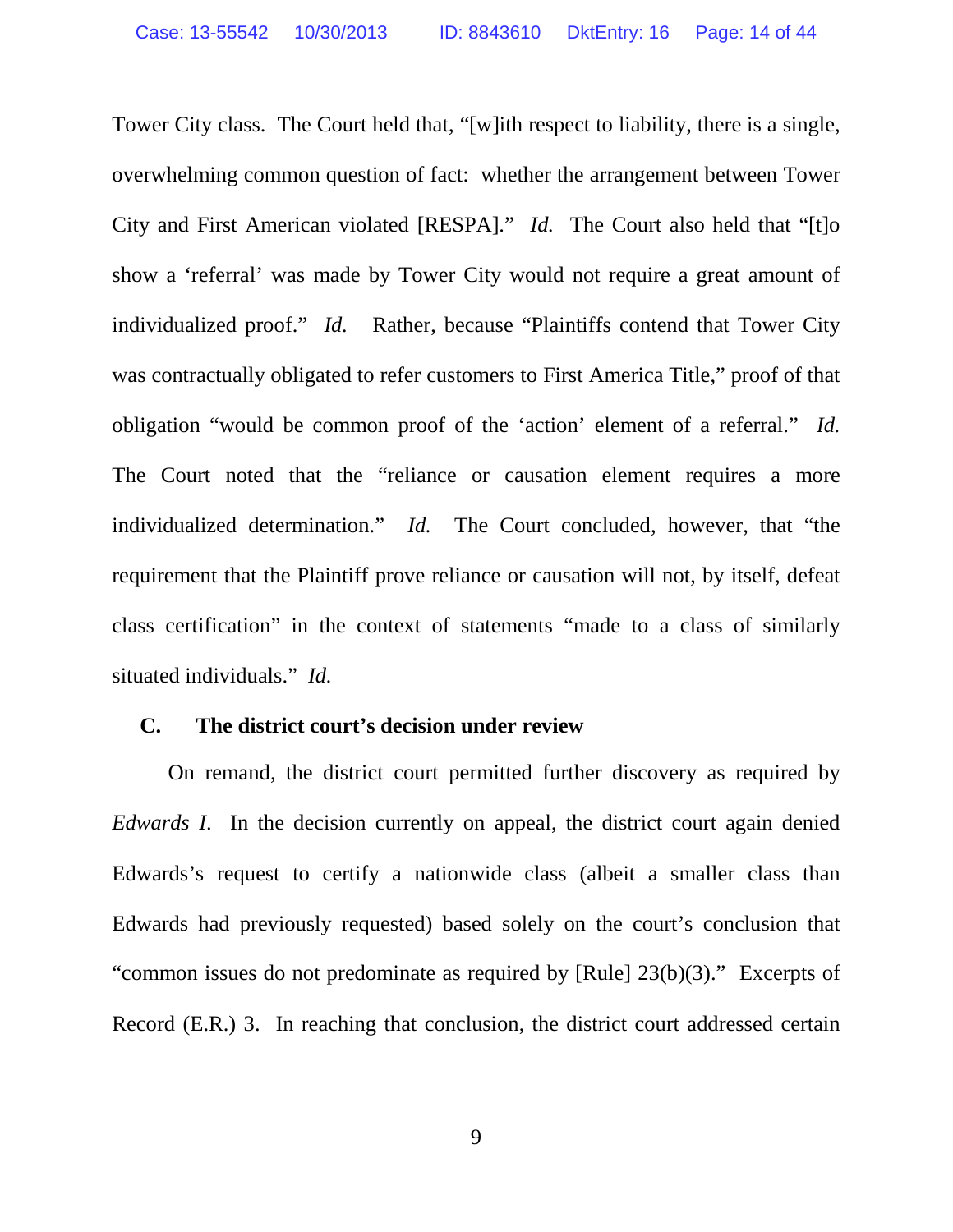aspects of "the merits of the plaintiff's underlying [RESPA] claim." *Id.* (quoting *Wal-Mart Stores, Inc. v. Dukes*, 131 S. Ct. 2541, 2251 (2011)).

First, the court, citing the "clear and unambiguous" language of RESPA and Regulation X, held that, to prove a RESPA violation, Edwards "must demonstrate that Defendants overpaid for their interests in the thirty-eight title agencies at issue in the proposed nationwide class." E.R. 5 (citing 12 U.S.C. §§ 2607(a), 2607(c); 24 C.F.R.  $\S$ § 3500.14(g)(1)(iv), (g)(2)). The court stated that, "[w]ithout such proof, Plaintiff cannot demonstrate that Defendants gave the title agencies 'any thing of value' in exchange for the referrals, as required under RESPA." *Id.* According to the district court, because "each transaction by which Defendants acquired an interest in the title agencies would need to be scrutinized to determine if Defendants overpaid for their ownership interest," the court would have to engage in "individualized mini-trials" which "would not uncover proof common to the proposed nationwide class as a whole." *Id*. at 7.

Second, the district court concluded that "the proposed nationwide class would require case-by-case analysis of each class member's claim to determine whether a referral occurred under RESPA." E.R. 7. The court stated that a " 'referral' under RESPA is defined as 'any oral or written action directed to a person which has the effect of affirmatively influencing the selection by any person of a provider of' title insurance." *Id.* (quoting 24 C.F.R. § 3500.14(f)(1)).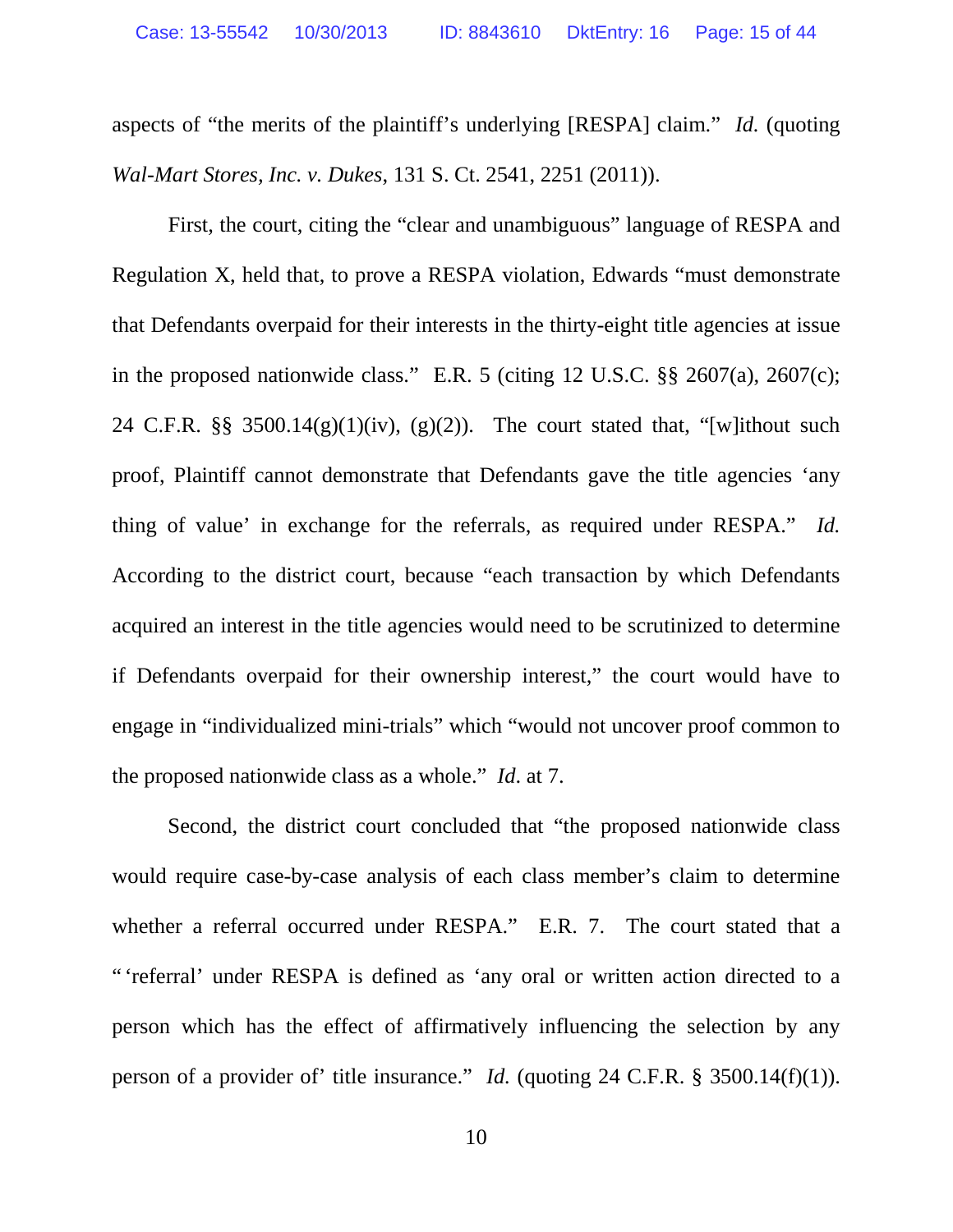The court stated that First American had put forward evidence that "it was quite common for third parties such as lenders, mortgage brokers, realtors, builders, and attorneys to affirmatively influence the selection of [First American] as the title insurance underwriter." *Id*. at 8. The court concluded, therefore, that it "would be forced to take evidence on who precisely influenced the class members to choose [First American] as their title insurance underwriter on an individualized basis, as otherwise liability could not be established under RESPA." *Id.*<sup>5</sup>

### **SUMMARY OF THE ARGUMENT**

**I.** RESPA prohibits the giving or accepting of a "fee, kickback, or thing of value pursuant to any agreement or understanding" that real estate settlement services "shall be referred." 12 U.S.C. § 2607(a). At the same time, RESPA creates a safe harbor that permits "payments for goods or facilities actually furnished or services actually performed." 12 U.S.C.  $\S$  2607(c)(2); 24 C.F.R. § 3500.14(g)(2). Relying on these two provisions and the corresponding

 $<sup>5</sup>$  The district court also found that "many of the title agencies varied from the</sup> Tower City paradigm in material ways, necessitating adjudication of individualized issues." E.R. 8. The court explained that First American had claimed exemptions from RESPA § 8(a) for various title agencies based on (1) their status as "affiliated business arrangements" (*see* 12 U.S.C. § 2607(c)(4)); (2) First American's controlling or majority interest in certain title agencies; or (3) the fact that certain title agencies were "newly formed at the time a referral agreement was put into effect." E.R. 9. Because the district court did not purport to interpret RESPA in this portion of its opinion, this brief does not address the merits of First American's alleged exemptions.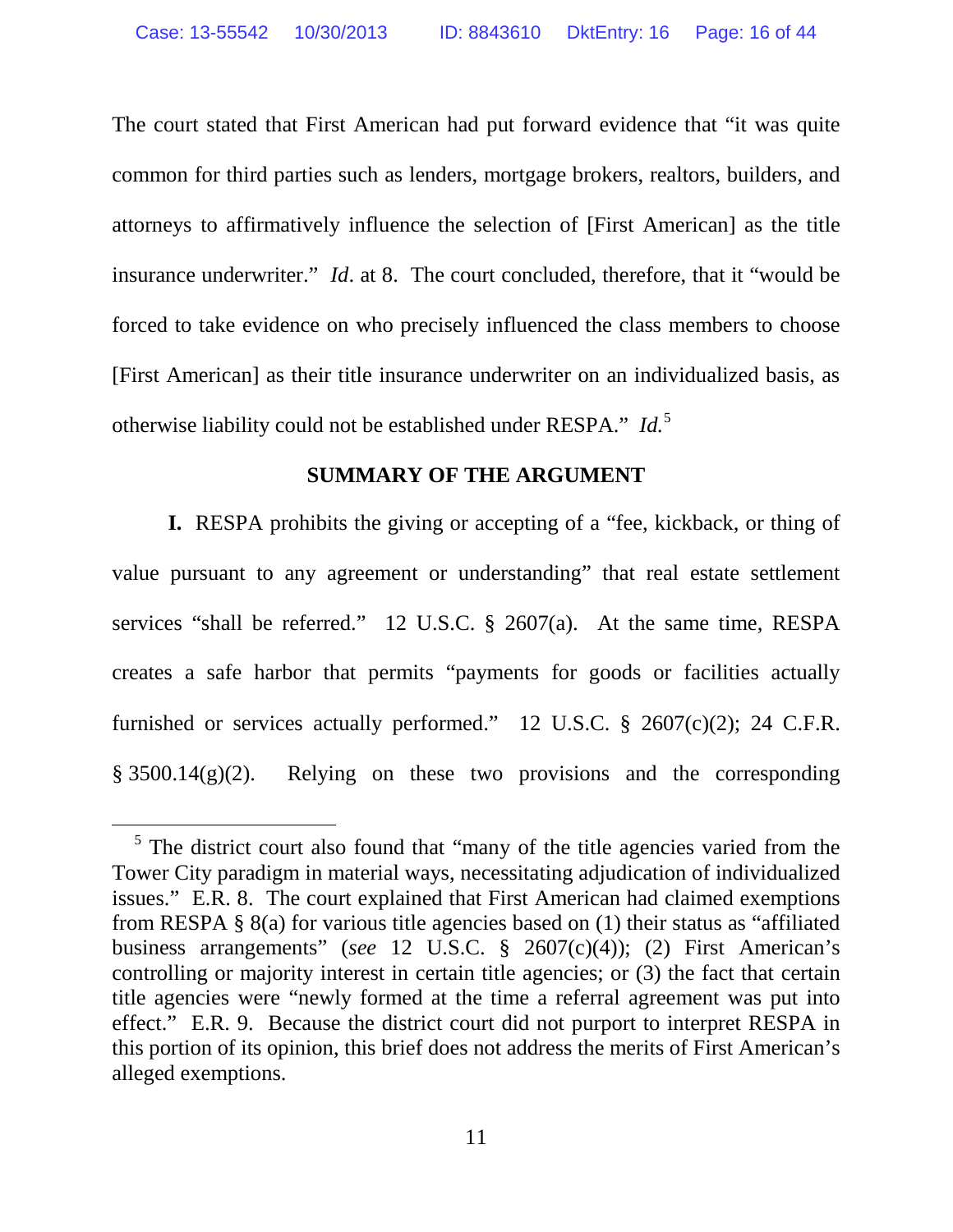provisions of Regulation X, the district court concluded that Edwards must show that First American overpaid for its ownership interests in the title agencies to prove that the referral agreements at issue violated RESPA. That was error.

The safe harbor does not apply to the facts alleged in this case. As the plain language makes clear, the safe harbor applies when payments are made for "goods," "services," or "facilities" actually provided—typically in the context of particular real estate settlements. That accommodation does not extend to the transfer of just any "thing of value" between two parties, such as ownership interests in title agencies. Nor does the limited safe harbor for certain types of *payments* permit the party making the payment to enter into side *agreements* that violate the ban on paid referrals. Liability in this case, therefore, does not necessarily turn on whether First American paid a reasonable price for its ownership interests in the title agencies, but rather on whether First American paid a "thing of value" to ensure that settlement business "shall be referred." 12 U.S.C.  $§ 2607(a).$ 

Under RESPA and Regulation X, the term "thing of value" is broadly defined. It includes not only any payments made in a transaction, but also the value of the transaction itself. Here, First American allegedly required execution of referral agreements as a condition to its purchase of ownership interests in the title agencies. Because the sale and purchase of those ownership interests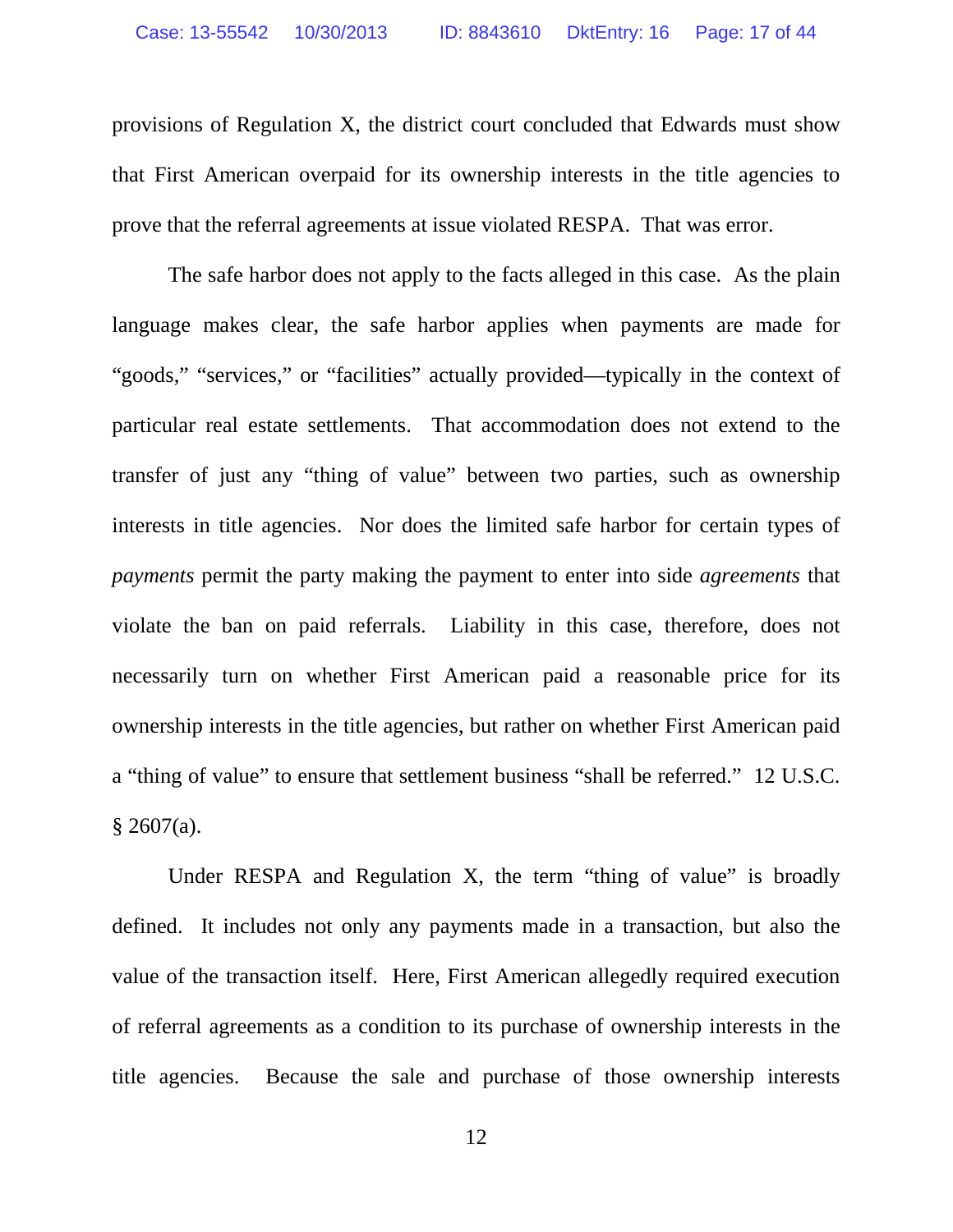presumably provided value to the parties, those transactions can be considered "things of value" for purposes of RESPA § 8(a) without regard to whether the price paid for the ownership interests was fair.

**II.** Under the plain terms of RESPA § 8(d)(2), a person who violates the ban on paid referrals is liable to the "persons charged for the settlement service involved in the violation." 12 U.S.C.  $\S$  2607(d)(2). The district court nonetheless held that class members who received multiple referrals to the same settlement provider cannot recover unless they prove not only that they were given a tainted referral, but also that the unlawful referral was the one that influenced their decision to select that provider. That interpretation finds no support in the statutory text, and it is inconsistent with Congress's goal of eliminating pay-forreferral schemes in the real estate settlement market. The district court apparently believed that proof of influence was required by Regulation X's definition of "referral." But that definition merely *includes* as referrals any statements that have the effect of influencing consumer choices; it does not *exclude* explicit referrals from the definition simply because a plaintiff has not provided proof of such influence. If an explicit referral is made, it is a "referral" for purposes of RESPA regardless of the level of influence it has on a consumer in an individual case.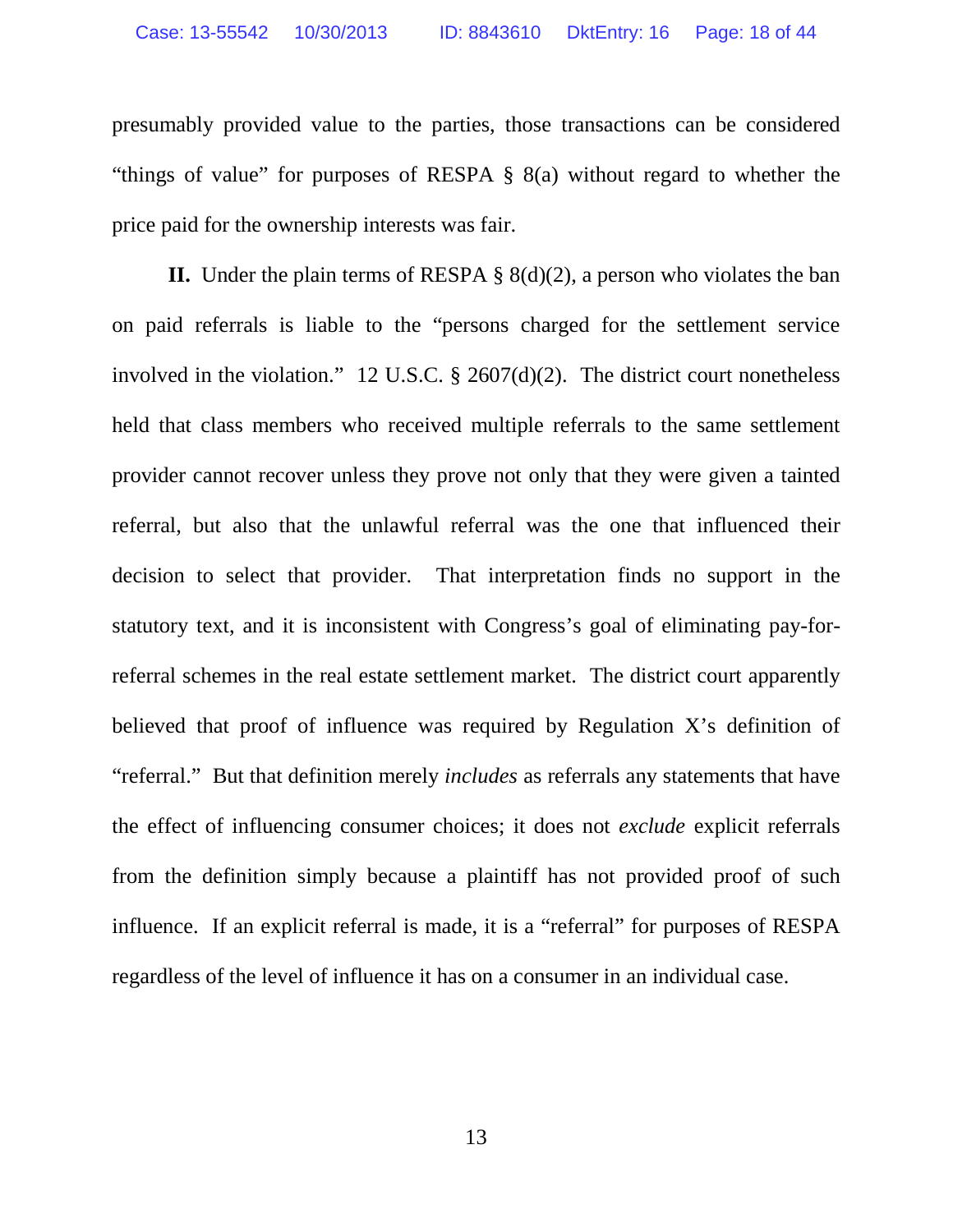### **ARGUMENT**

## **I. THE DISTRICT COURT ERRED IN HOLDING THAT EDWARDS WAS REQUIRED TO SHOW THAT FIRST AMERICAN "OVERPAID" FOR ITS OWNERSHIP INTERESTS IN THE TITLE AGENCIES TO PROVE THAT FIRST AMERICAN VIOLATED RESPA**

The district court held that "clear and unambiguous" language in RESPA and Regulation X required Edwards to show that First American "overpaid" for its ownership interests in the title agencies in order to prove that referral agreements between First American and those title agencies violated RESPA § 8(a). In reaching that conclusion, the district court mistakenly invoked the safe harbor in RESPA §  $8(c)(2)$  and the corresponding provision of Regulation X, which permit payments for goods, facilities, and services actually provided. Those provisions do not permit referral *agreements*; they authorize certain types of *payments*, and only when those payments are not for referrals of real estate services. Because First American has allegedly entered into written referral agreements, those agreements are subject to RESPA § 8(a) and may be unlawful if any "thing of value" was given in exchange for them. That standard may be met if, as alleged, the referral agreements were a condition to First American's purchase of ownership interests in the title agencies.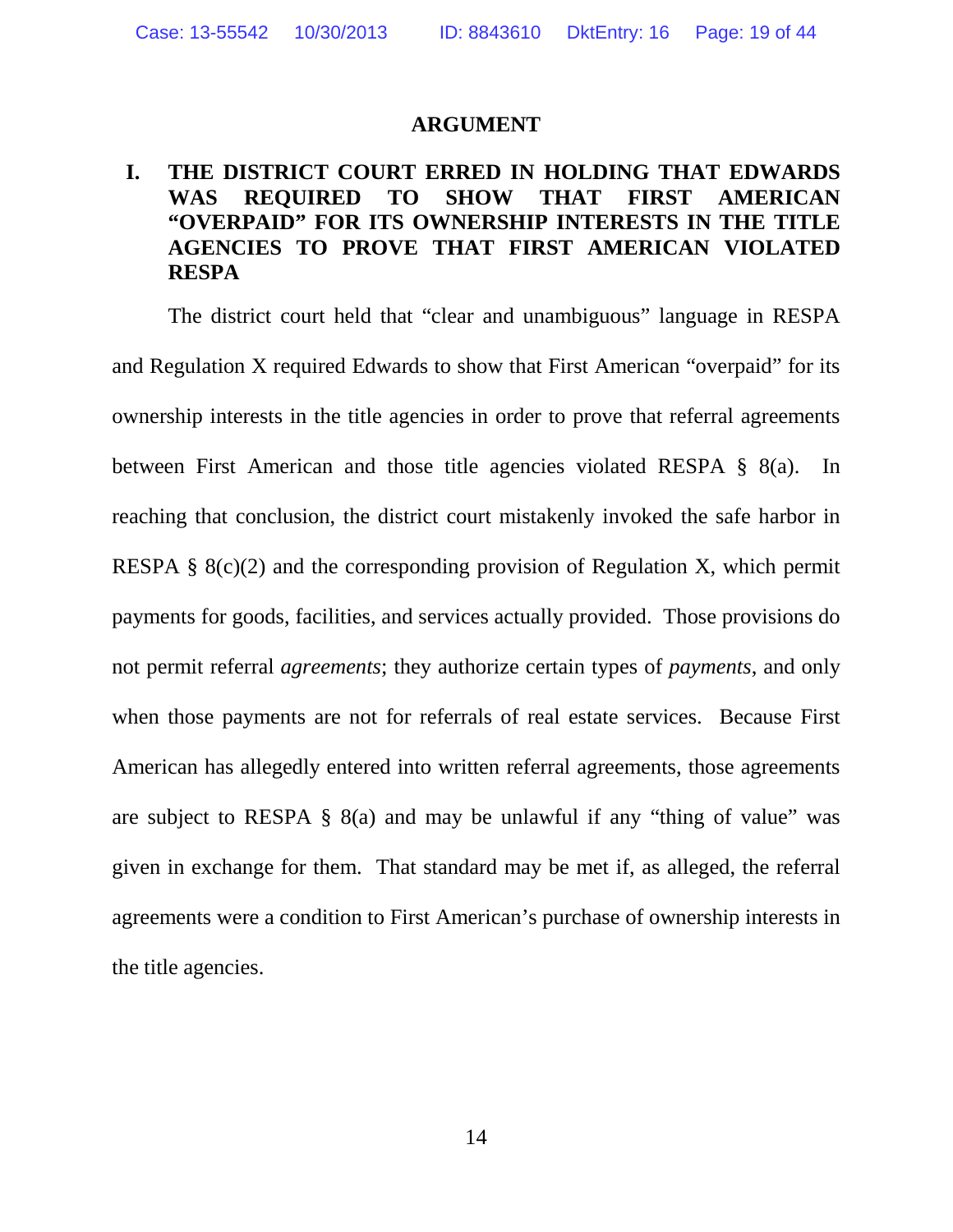## **A. The safe harbor provisions in RESPA and Regulation X permitting payments for goods, facilities, and services do not apply to referral agreements**

RESPA §  $8(c)(2)$  provides that §  $8(a)$ 's prohibition on paid referrals does not forbid "payments for goods or facilities actually furnished or services actually performed." 12 U.S.C. § 2607(c)(2); *see also* 24 C.F.R. § 3500.14(g)(1)(iv). In this case, Edwards alleged that First American acquired ownership interests in the title agencies as part of the same transaction in which it entered into referral agreements with those title agencies, and that one of those agreements led Tower City to make an unlawful referral to Edwards. Contrary to the district court's view, the safe harbor provisions in RESPA and Regulation X do not apply to these alleged facts. As the plain language makes clear, those provisions apply only where there is a payment for "goods," "facilities," or "services." They were designed primarily to ensure that providers of settlement services could make "legitimate payments" to each other for goods, facilities, or services actually provided or rendered in connection with the settlement of real estate transactions without violating the ban on paid referrals in § 8(a). *See* Senate Report at 6-7. This accommodation, however, does not extend to *any* transfer of a thing of value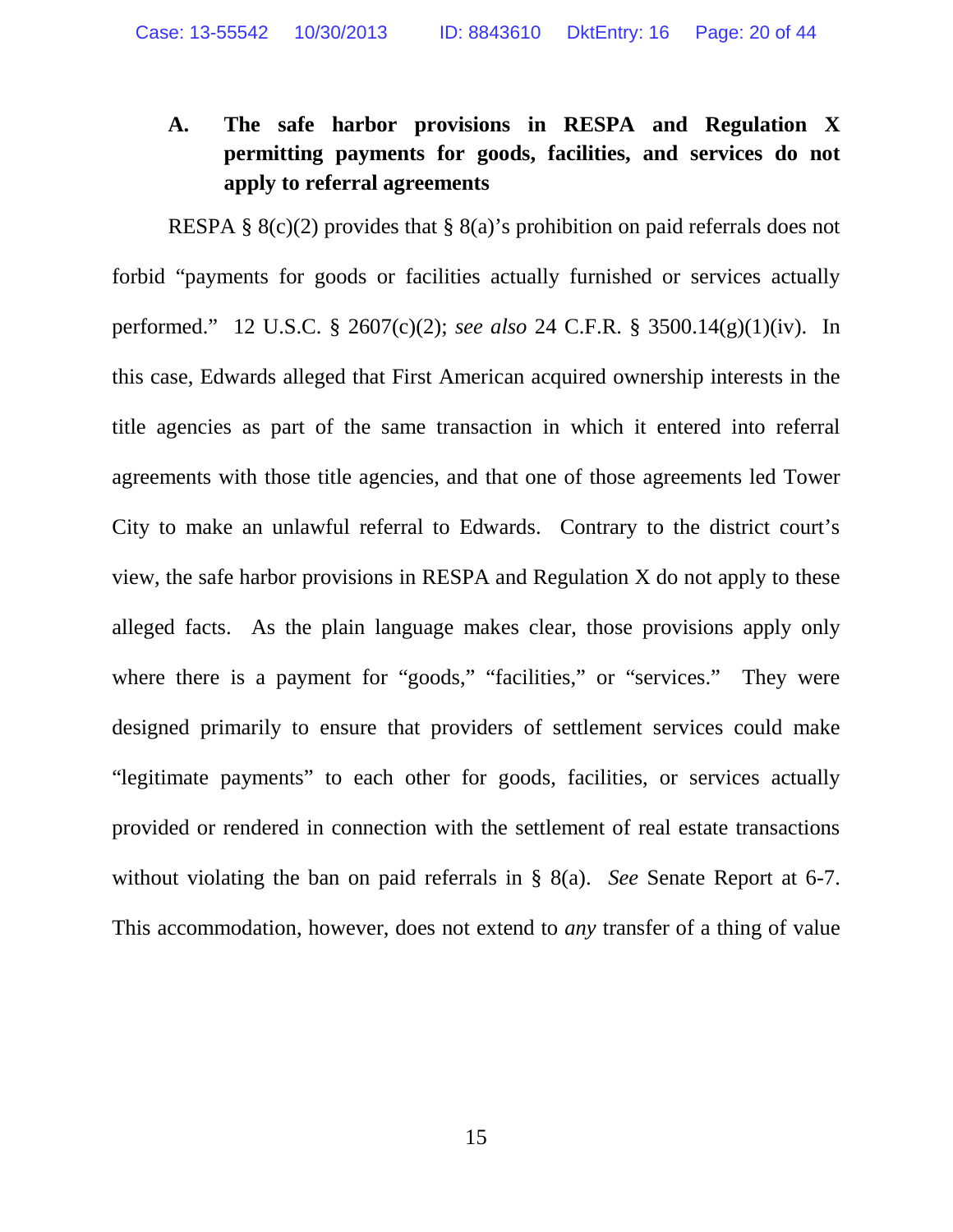between parties who might refer settlement services to each other.<sup>6</sup> Nor could it without undermining RESPA § 8(a), given the ease with which a party could disguise referral payments by coupling them with the purchase of any asset or service of variable or indeterminate value. In this case, First American's purchases of ownership interests in the title agencies did not involve payments for "goods," "services," or "facilities." Therefore, the safe-harbor provisions on which the district court relied do not apply in this case.

Moreover, the safe-harbor provisions provide only that a payment made to purchase goods, services, or facilities will not be deemed to be a payment for a referral. The safe-harbor provisions do *not* permit the parties to such a transaction to enter into a side agreement for the referral of settlement services. For instance, under the safe-harbor provisions, a title insurer can hire an independent appraiser and pay a bona fide fee for his or her services. The title insurer and the appraiser, however, may not, under the rubric of the safe harbor, enter into an agreement that all future business will be referred to the appraiser, regardless of whether the appraiser's services are reasonably priced. Such an agreement would not

 <sup>6</sup> *See* HUD Policy Statement 1999-1, 64 Fed. Reg. 10,080, 10,085 (Mar. 1, 1999) ("while a broker may be compensated for goods or facilities actually furnished or services actually performed, the loan itself, which is arranged by the mortgage broker, cannot be regarded as a 'good' that the broker may sell to the lender and the lender may pay for based upon the loan's yield relation to market value, reasonable or otherwise.").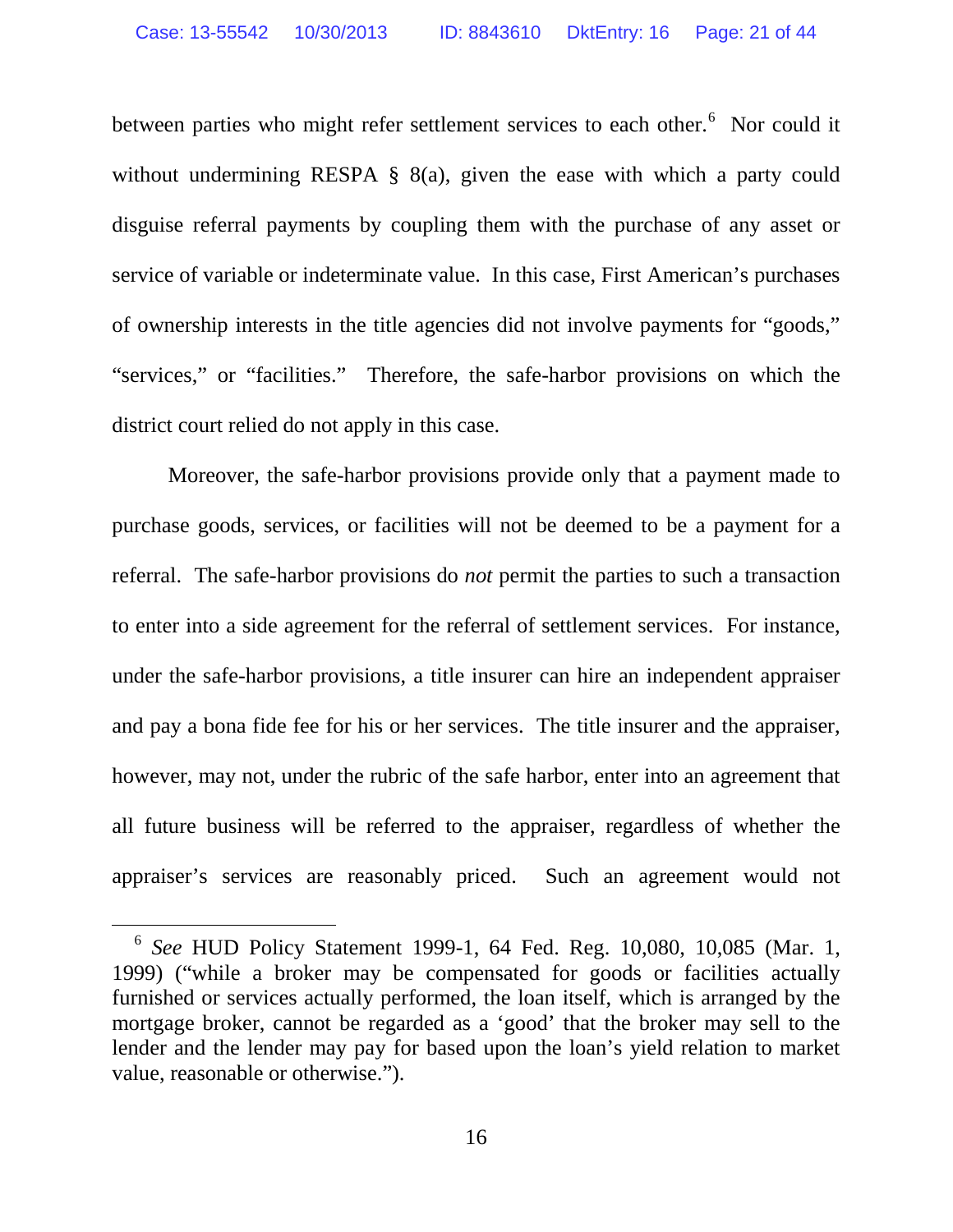constitute "payment . . . for services actually performed" under RESPA  $\S$  8(c)(2) and 24 C.F.R. § 3500.14(g)(1)(iv) because, in general, "[a]ny referral of a settlement service is not a compensable service."<sup>7</sup> See 24 C.F.R. § 3500.14(b). Because this case concerns the lawfulness of alleged referral agreements between First American and the title agencies, it falls outside of the scope of the safe harbor.

The district court also believed that its "reading of RESPA is borne out by the analysis of a multitude of courts confronted with similar violations of RESPA."<sup>8</sup> None of the cases the district court cited, however, involved attempts to treat the purchase of ownership interests as goods, facilities, or services; rather,

<sup>&</sup>lt;sup>7</sup> 24 C.F.R. § 3500.14(g)(1) permits payments for referrals in the context of "cooperative brokerage and referral arrangements or agreements between real estate agents and real estate brokers" or an "employer's payment to its own employees for any referral activities." 24 C.F.R. § 3500.14(g)(1)(v) & (vii). In addition, as mentioned above, RESPA permits a return on ownership interests or franchise relationships if certain conditions are met. *See* 12 U.S.C. § 2607(c)(4); 24 C.F.R. § 3500.15.

<sup>8</sup> E.R. 5 (citing *Howland v. First Am. Title Ins. Co.*, 672 F.3d 525, 530 (7th Cir. 2012); *Schuetz v. Banc One Morgt. Corp.*, 292 F.3d 1004, 1014 (9th Cir. 2002); *Lane v. Residential Funding Corp.*, 323 F.3d 739, 746 (9th Cir. 2003); *Bjustrom v. Trust One Mortg. Corp.*, 322 F.3d 1201, 1209 (9th Cir. 2003); *O'Sullivan v. Countrywide Home Loans, Inc.*, 319 F.3d 732, 740 (5th Cir. 2003); and *Glover v. Standard Fed. Bank*, 283 F.3d 953, 963-964 (8th Cir. 2003)).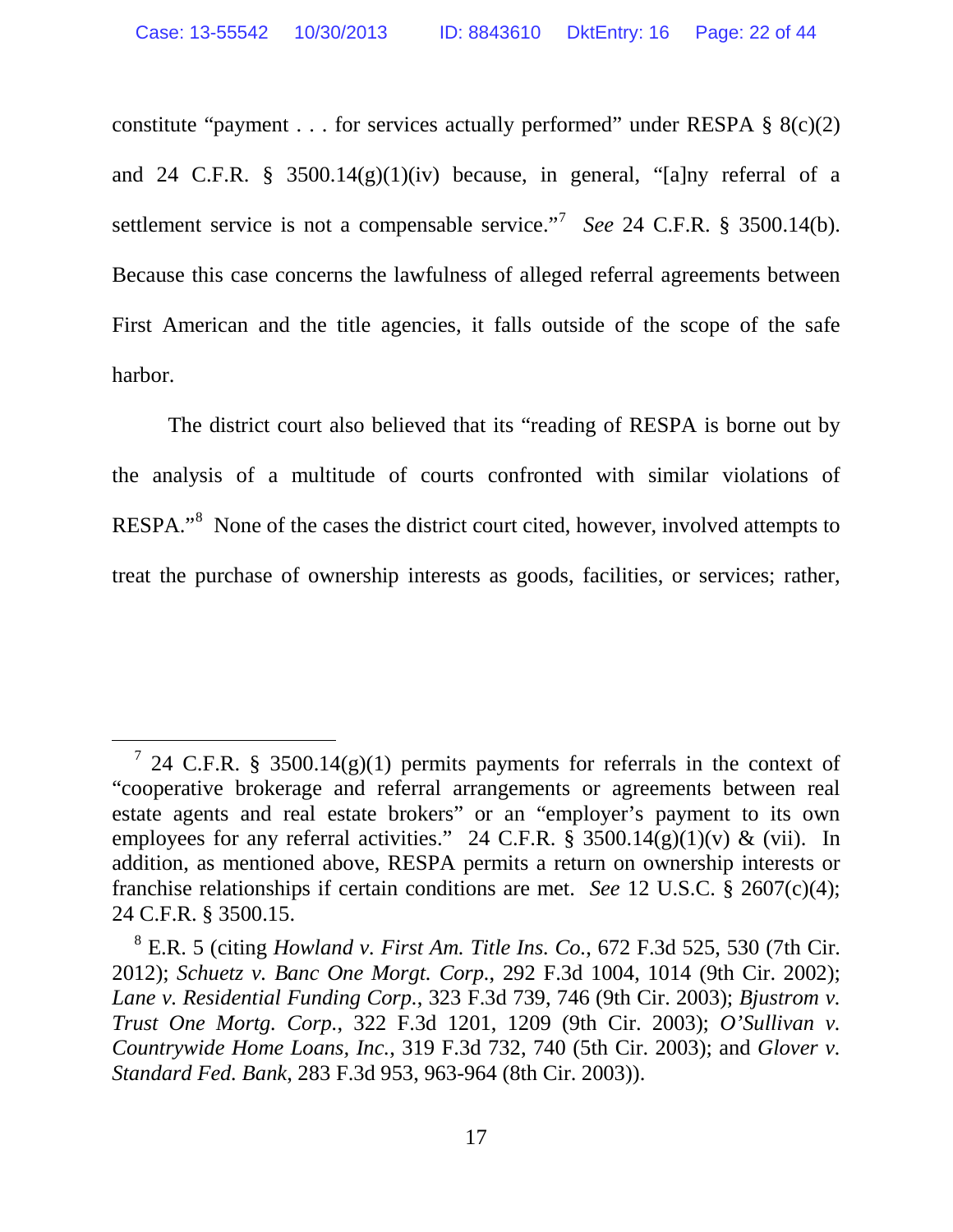they all involved payments for settlement-related goods and services.<sup>9</sup> Moreover, in none of these cases were the payments conditioned on the execution of an agreement for the referral of future business, as is alleged here. Accordingly, these cases do not support the district court's reliance on RESPA § 8(c)(2) and 24 C.F.R. §§ 3500.14(g)(1)(iv) and (2) in this case.

## **B. Edwards can show that First American gave a "thing of value" for the referral agreements without regard to whether First American overpaid for its ownership interests in the title agencies**

Because the safe-harbor provisions do not apply in this case, First American's liability turns solely on whether it gave any "fee, kickback, or thing of value pursuant to any agreement or understanding" that real estate settlement services "shall be referred." 12 U.S.C. § 2607(a). The district court apparently believed that the only "thing of value" that could have been given here is the

 <sup>9</sup> *See Schuetz*, 292 F.3d at 1014 ("there is substantial evidence that Schuetz's mortgage broker provided her a host of compensable goods, facilities, and services"); *Bjustrom*, 322 F.3d at 1203 ("the mortgage broker performs a variety of functions, providing legitimate goods, facilities and services, in order to 'package' loan applications for funding"); *Lane*, 323 F.3d at 745 ("discounts that are reasonably related to the value of compensable services performed by a settlement provider for a referring party are simply not discounts *for* referrals"); *Howland*, 672 F.3d at 526-527 (discussing payments made to attorneys "to conduct a title examination and determine insurability"); *O'Sullivan*, 319 F.3d at 741 ("Plaintiffs concede Countrywide performed some services in furtherance of document preparation"); *Glover*, 283 F.3d at 965 ("the preliminary and closing papers in each transaction identify and quantify services performed, facilities used and goods supplied").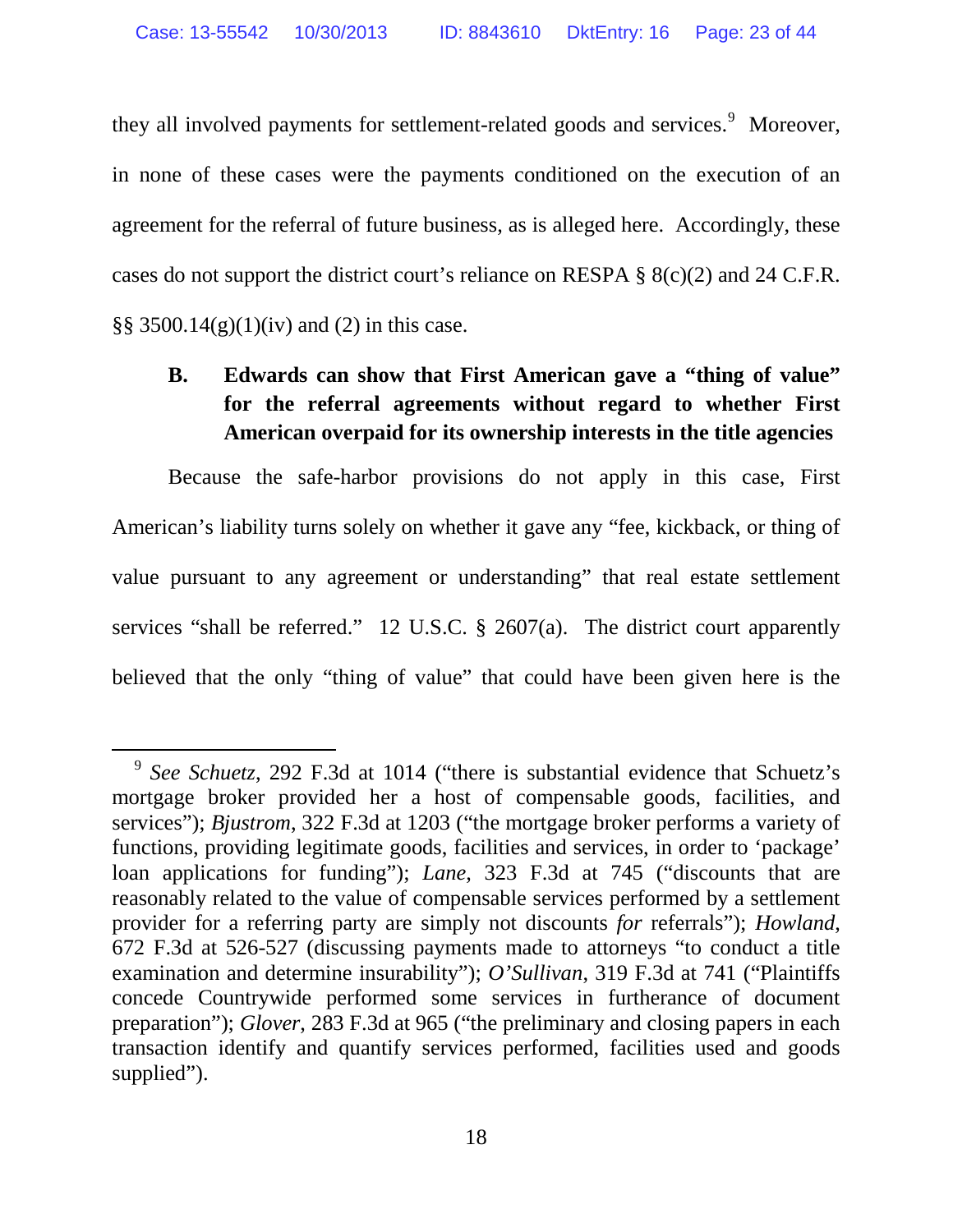amount (if any) by which First American's payment to each title agency exceeded the reasonable value of the ownership interests it received in return. That conclusion was incorrect.

The term "thing of value" is "broadly defined." 24 C.F.R. § 3500.14(d). It "includes any payment, advance, funds, loan, service, or other consideration." 12 U.S.C. § 2602(2). The payment of a thing of value, moreover, "does not require [the] transfer of money." 24 C.F.R. § 3500.14(d). Under Regulation X, for example, the mere "opportunity to participate in a money-making program" is a "thing of value" for purposes of RESPA § 8(a). *Id.*

The district court's decision is inconsistent with the broad definition of "thing of value" in RESPA and Regulation X. Although a "thing of value" can include any amount First American allegedly paid for the referral agreements (whether by overpaying for ownership interests in the title agencies or otherwise), that term is capacious enough to encompass the value of the transaction to the parties. For instance, Edwards contends that First American's purchase of ownership interests in Tower City was conditioned on Tower City "entering into an exclusive agency agreement with" First American. Compl. ¶ 20. Thus, by allegedly committing to refer future settlement business to First American, Tower City obtained the "opportunity to participate" (24 C.F.R. § 3500.14(d)) in a transaction in which it raised a substantial amount of capital by selling ownership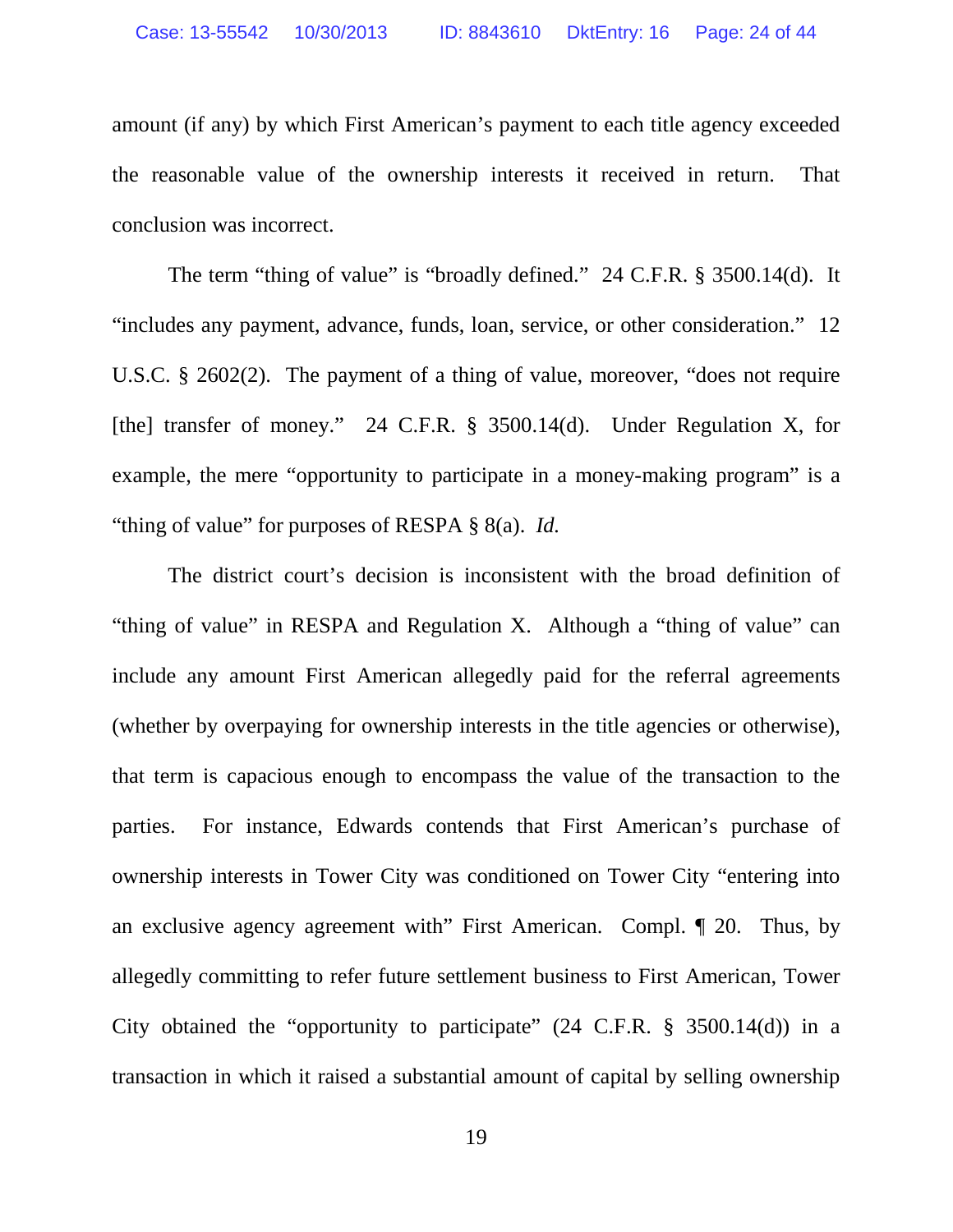interests to First American. That opportunity is a thing of value under RESPA.<sup>10</sup> Likewise, First American's agreement to purchase interests in Tower City can constitute "consideration" for Tower City's commitment to refer settlement business. Such consideration is also a thing of value under RESPA. *See* 12 U.S.C. § 2602(2). The district court's narrow focus on whether First American overpaid for its ownership interests in the title agencies incorrectly ignores these other possibilities.

### **II. RESPA MAY BE VIOLATED EVEN WHERE A CONSUMER RECEIVES REFERRALS FROM MULTIPLE SOURCES**

It is a violation of RESPA § 8(a) to "give" or "accept" payments "pursuant to an agreement or understanding" that settlement services "shall be referred." 12 U.S.C.  $\S$  2607(a). In addition to proving these elements, a private plaintiff must demonstrate that he or she received an unlawful referral in order to show "liab[ility] to the person or persons charged for the settlement service involved." 12 U.S.C. § 2607(d)(2). The district court, however, went one step further. The court held that class members who received multiple referrals to First American must prove that the unlawful referral was the one that "influenced [them] to choose

<sup>&</sup>lt;sup>10</sup> If First American had offered Tower City a "put option" in exchange for a referral agreement, the put would certainly be a "thing of value" for purposes of RESPA § 8(a), even if the option price were reasonable. The actual transaction described in Edwards's complaint is economically analogous to a put option exercised at the time the referral agreement was entered into.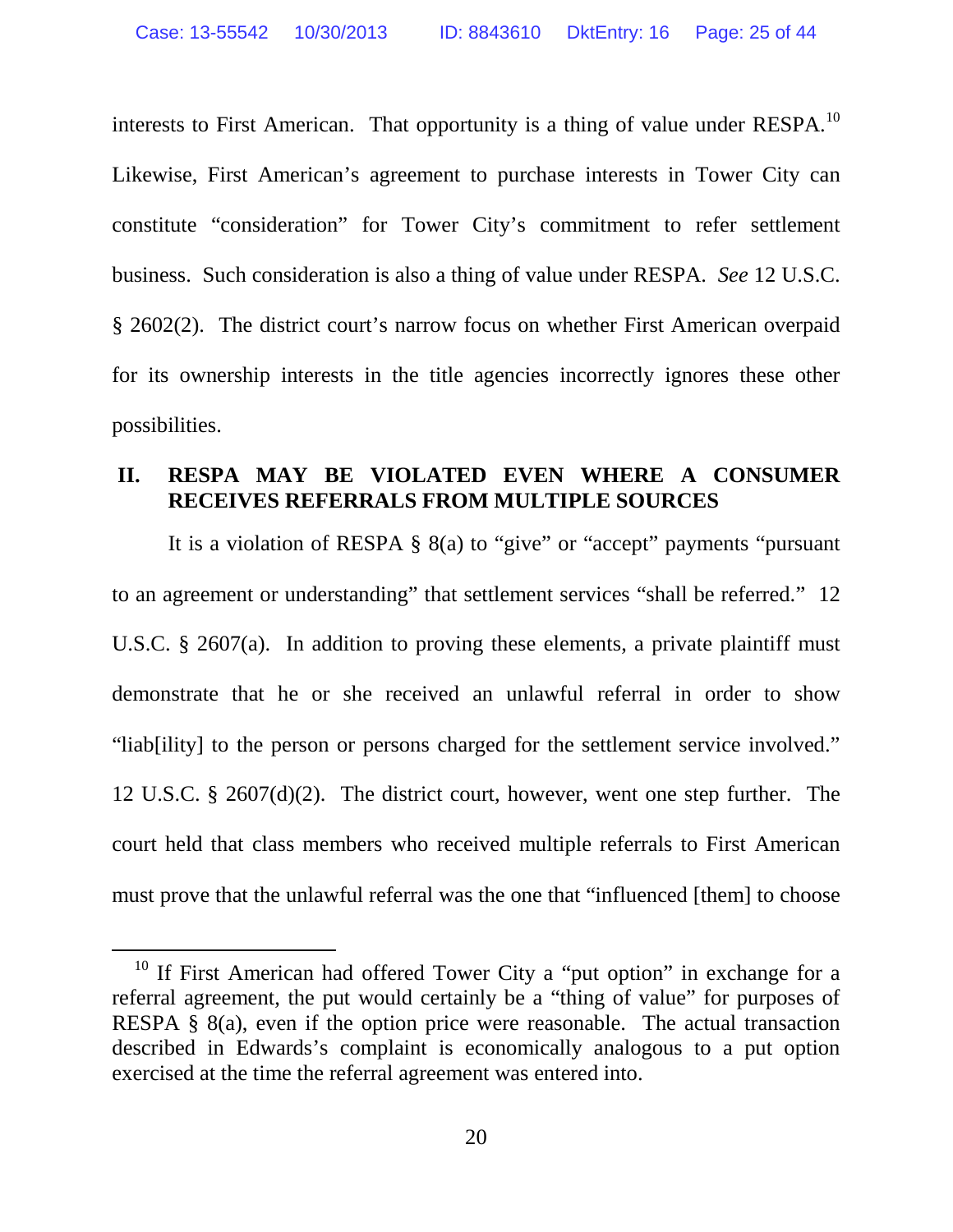[First American]." E.R. 8. This additional hurdle finds no support in RESPA or Regulation X.

RESPA §  $8(d)(2)$  states that "[a]ny person or persons who violate the prohibitions or limitations of this section shall be jointly and severally liable to the person or persons charged for the settlement service involved in the violation in an amount equal to three times the amount of any charge paid for such settlement service." 12 U.S.C.  $\S$  2607(d)(2). Accordingly, the statute's plain terms make those who violate RESPA § 8 liable to "persons charged for the settlement service involved in the violation." *Id.* In upholding Edwards's standing in *Edwards II*, this Court observed that this "statutory text does not limit liability to instances in which a plaintiff is overcharged," but "entitled" consumers who receive tainted referrals to "three times the amount of *any* charge paid." *Edwards II*, 610 F.3d at 517. In the same vein, nothing in the statutory text limits liability to instances in which the unlawful referral is the only referral that the consumer received or the one that "precisely influenced" (E.R. 8) the consumer's selection of settlementservice provider. Rather, to recover the statutory remedy under 12 U.S.C. § 2607(d)(2), proof that the consumer received an unlawful referral will suffice.

The policy considerations identified in *Edwards II*, moreover, apply equally in this context. As this Court noted, Congress believed that compensated referrals "could result in harm beyond an increase in the cost of settlement services." 610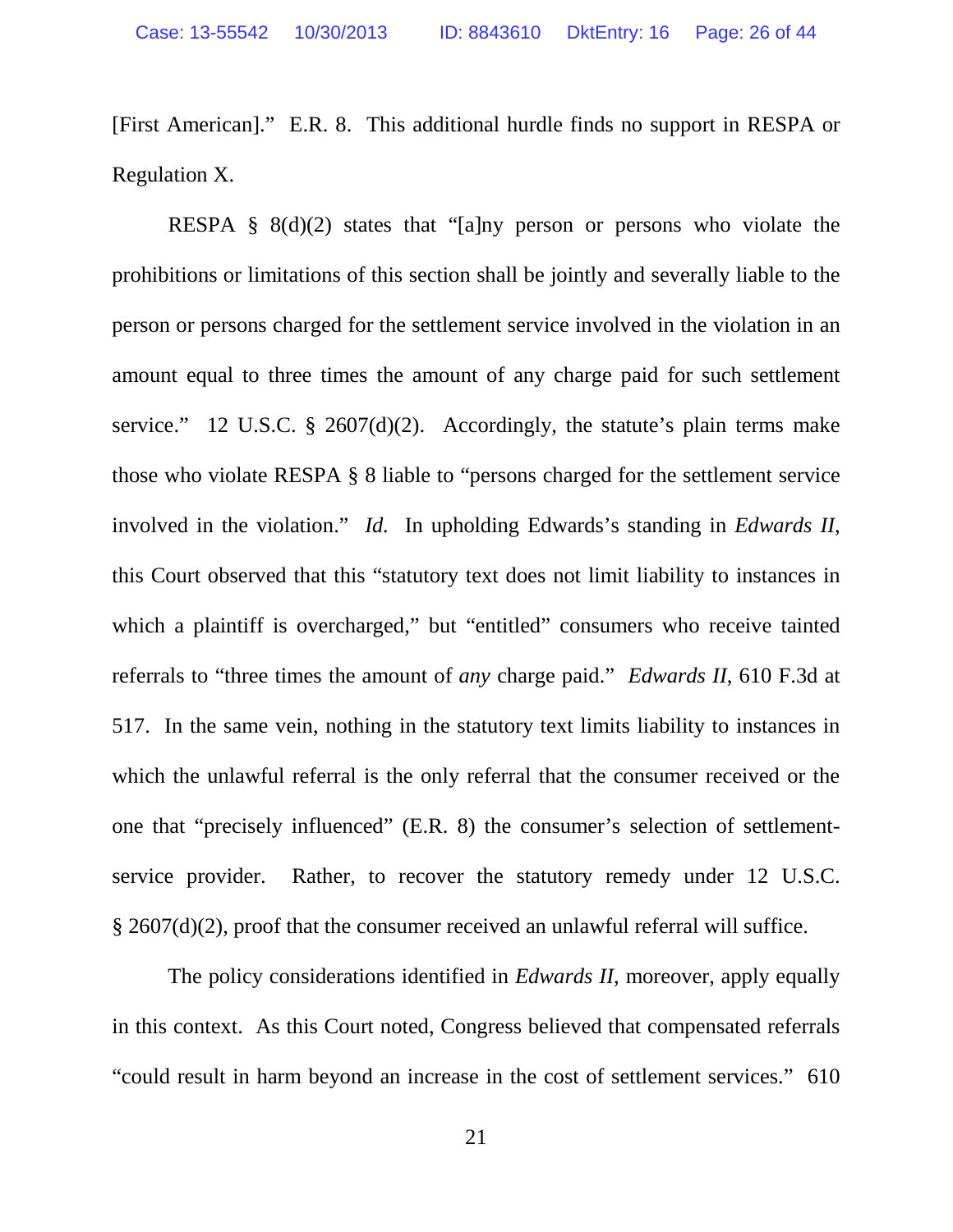F.3d at 517. RESPA kickback schemes compromise "the advice of the person making the referral"; such advice "lose[s] its impartiality" and may be based not on a "professional evaluation of the quality of service provided" but rather on the referring party's "financial interest in the company being recommended." *Id.* (quoting H.R. Rep. No. 97-532, at 52 (1982)). Because of the importance of referrals in the real estate settlement industry, tainted referrals harm "the kind of healthy competition generated by independent settlement providers." *Id*. at 518 (quoting H.R. Rep. No. 97-532, at 52); *see also Edwards I*, 385 Fed. Appx. at 631 ("RESPA was motivated by the fact that 'reverse competition' is widespread in the title insurance market."). For these reasons, this Court explained in *Edwards II*, Congress did not limit private remedies to only those consumers who could demonstrate economic injury from the tainted referral. 610 F.3d at 518. There is likewise no reason to conclude that Congress intended to limit private remedies to only those consumers who can provide evidence that the tainted referral was the influential one.

The district court nonetheless believed that it had to "take evidence on who precisely influenced the class members" to choose First American based on its reading of the definition of "referral" in Regulation X. *See* E.R. 7. Regulation X defines "referral" to "*include[]* any oral or written action directed to a person which has the effect of affirmatively influencing the selection" of a provider of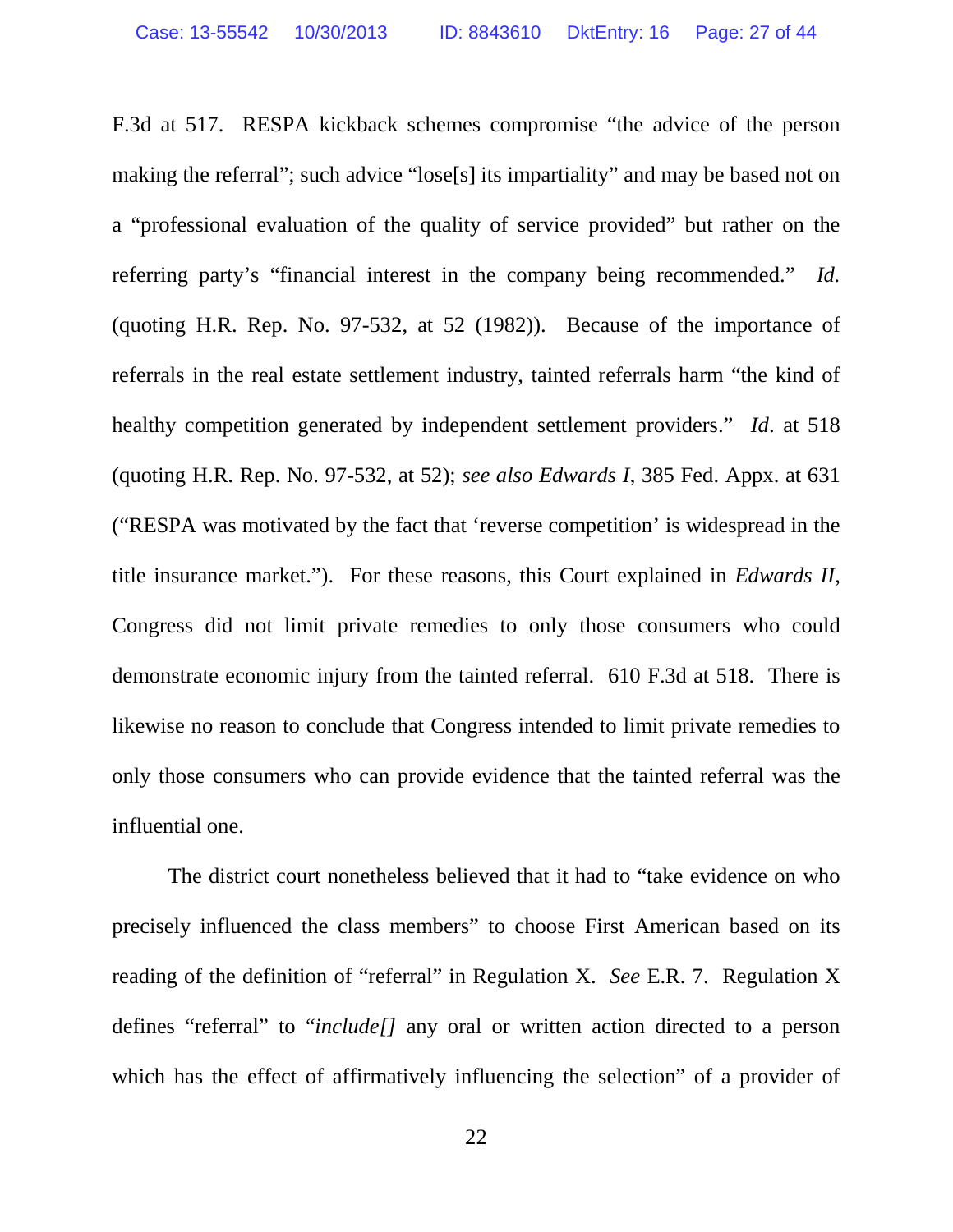settlement services. 24 C.F.R. § 3500.14(f)(1) (emphasis added). The district court ignored the word "includes" in the definition, however, and viewed "affirmative[] influenc[e]" as an element of a violation that must always be proved.<sup>11</sup> E.R. 7. That was error. "[I]in terms of statutory construction, use of the word 'includes' does not connote limitation." *In re Yochum*, 89 F.3d 661, 668 (9th Cir. 1996). So too in the case of Regulation X's definition of "referral." The term "affirmatively influences" in the definition captures situations in which no explicit referral is made, but other means, such as "non-neutral displays of information," are used to "favor[] one settlement service provider over others." HUD Policy Statement 1996-1, 61 Fed. Reg. 29,255, 29,258 (June 7, 1996).<sup>12</sup> By contrast,

<sup>&</sup>lt;sup>11</sup> The district court may have relied on *Edwards I*, which also did not use the word "includes" in quoting Regulation X's definition of "referral," and which spoke of the "reliance or causation element" of a referral. 385 Fed. Appx. at 631. That discussion, however, occurred in the context of reversing the district court's prior determination that the Tower City class should not be certified because proving a "referral" would require "individualized proof." *Id.*; *see also Edwards*, 251 F.R.D. at 458. This Court in *Edwards I* therefore may not have had occasion to consider squarely whether the district court's interpretation of 24 C.F.R. § 3500.14(f)(1) was correct.

 $12$  For example, "if one lender always appears at the top of any listing of mortgage products and there is no real difference in interest rates and charges. . ., then this may be a non-neutral presentation of information which affirmatively influences the selection of a settlement service provider." HUD Policy Statement 1996-1, 61 Fed. Reg. at 29,258.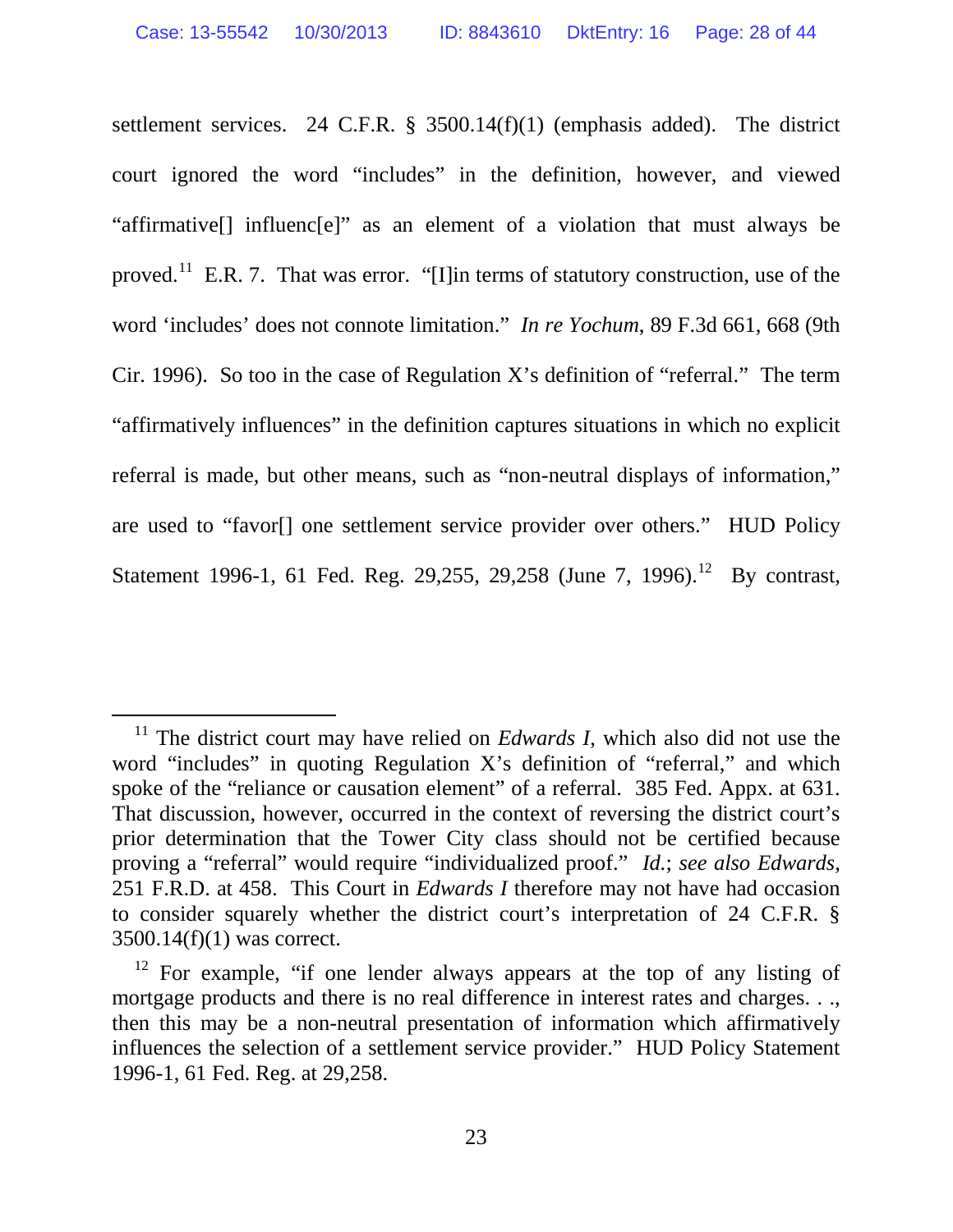when an explicit referral is made, it is a "referral" for purposes of RESPA regardless of the level of influence it has on a consumer in an individual case.<sup>13</sup>

### **CONCLUSION**

For the foregoing reasons, this Court should evaluate the district court's decision on Edwards's motion for class certification in light of the interpretations of RESPA and Regulation X set forth above.

<sup>&</sup>lt;sup>13</sup> RESPA's definition of "affiliated business arrangement" (ABA) confirms that a referral does not necessarily require proof of an affirmative influence. An ABA is defined as an arrangement in which one person has an affiliate or ownership relationship in a settlement services provider and "either of such persons directly or indirectly *refers* such business to that provider *or affirmatively influences* the selection of that provider." 12 U.S.C. § 2602(7) (emphasis added). Thus, under that definition, if an explicit referral occurs, there is no need to consider any question of whether the consumer has been affirmatively influenced.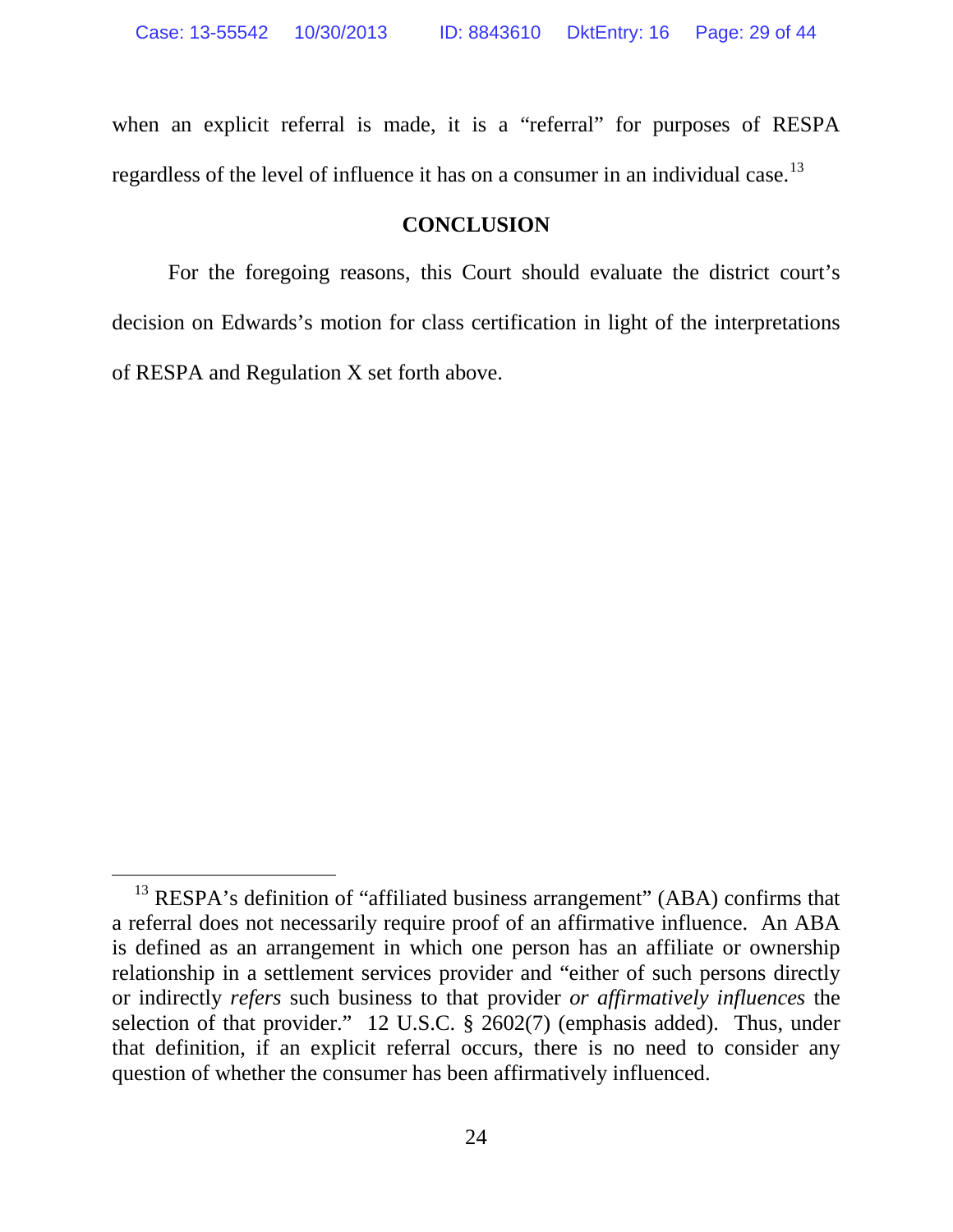Respectfully submitted,

Meredith Fuchs *General Counsel* To-Quyen Truong *Deputy General Counsel*  David M. Gossett *Assistant General Counsel* 

/s/ Nandan M. Joshi

Nandan M. Joshi *Senior Litigation Counsel* Consumer Financial Protection Bureau 1700 G Street NW Washington, DC 20552 (202) 435-7269 (telephone) (202) 435-9694 (facsimile) nandan.joshi@cfpb.gov

*Counsel for* Amicus Curiae *Consumer Financial Protection Bureau*

October 30, 2013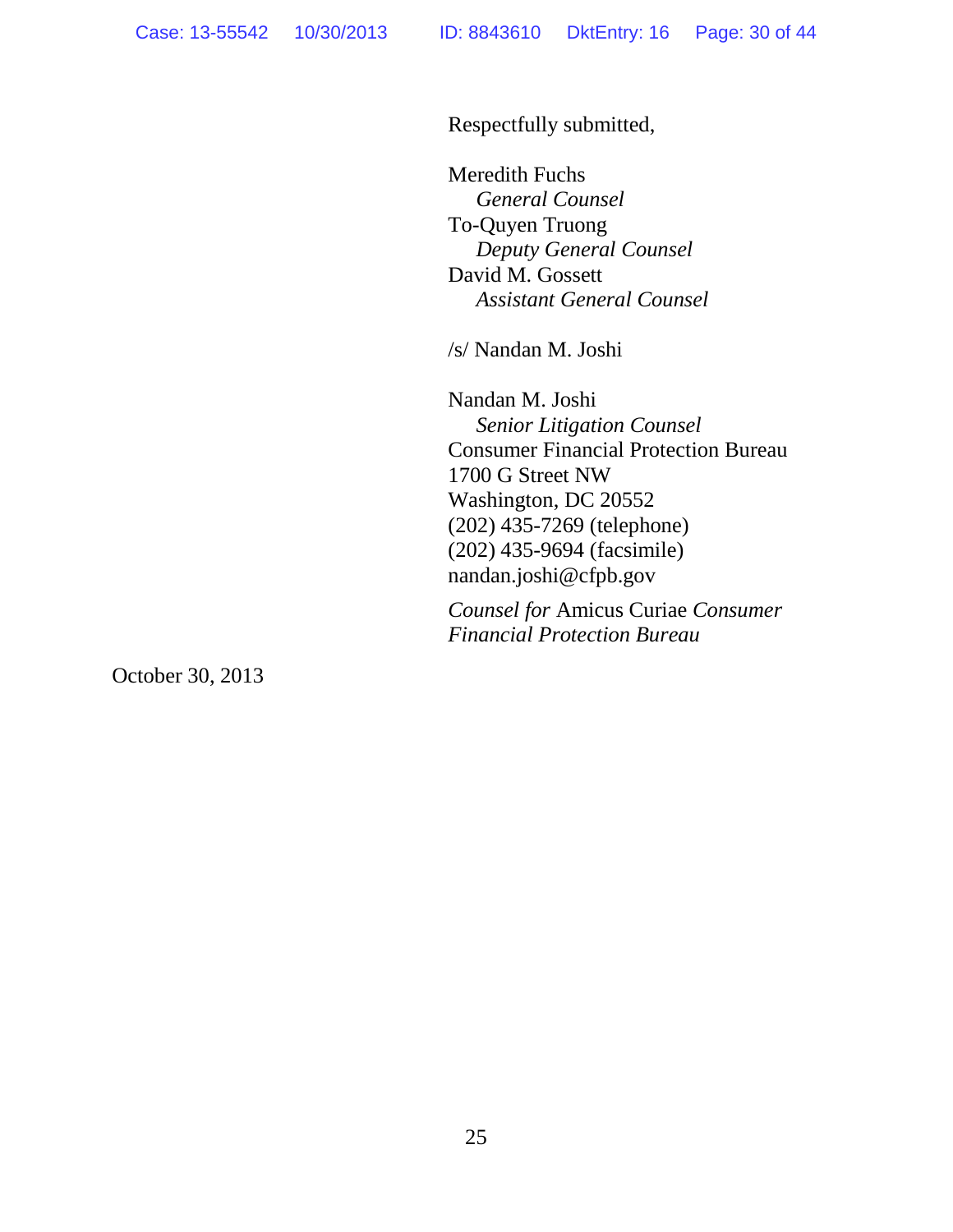### **CERTIFICATE OF COMPLIANCE**

This brief complies with Federal Rules of Appellate Procedure 29(d) and 32(a)(7) in that it contains 5779 words, excluding the parts of the brief exempted by Rule  $32(a)(7)(B)(iii)$ .

This brief complies with the typeface requirements of Fed. R. App. P.  $32(a)(5)$  and the type style requirement of Fed. R. App. P.  $32(a)(6)$  because it has been prepared in a proportionally spaced typeface using Microsoft Word 2010 in 14-point Times New Roman.

/s/ Nandan M. Joshi

Nandan M. Joshi *Counsel for* Amicus Curiae *Consumer Financial Protection Bureau* 1700 G Street NW Washington, DC 20552 (202) 435-7269 (telephone) (202) 435-9694 (facsimile) nandan.joshi@cfpb.gov

October 30, 2013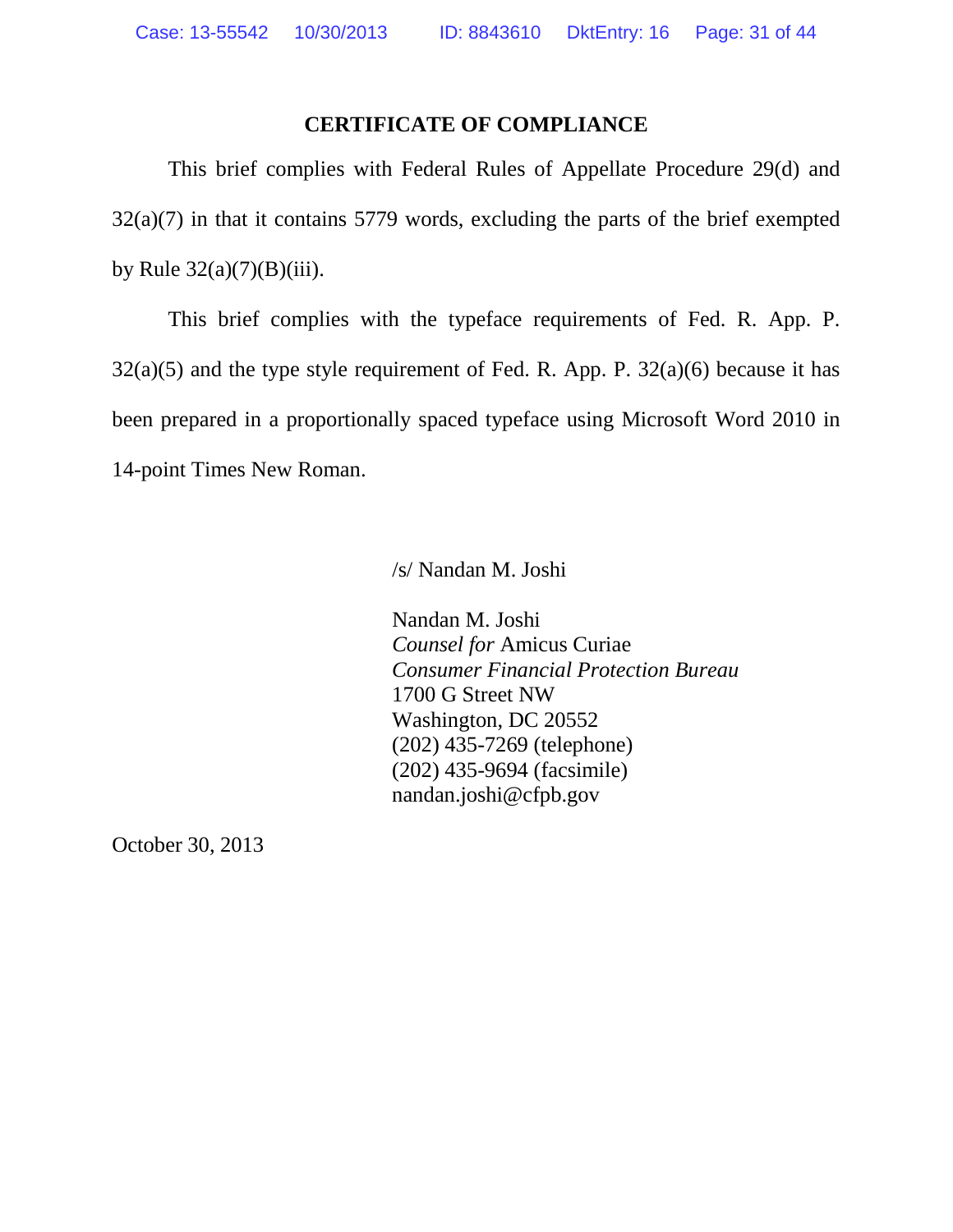Case: 13-55542 10/30/2013 ID: 8843610 DktEntry: 16 Page: 32 of 44

## **ADDENDUM**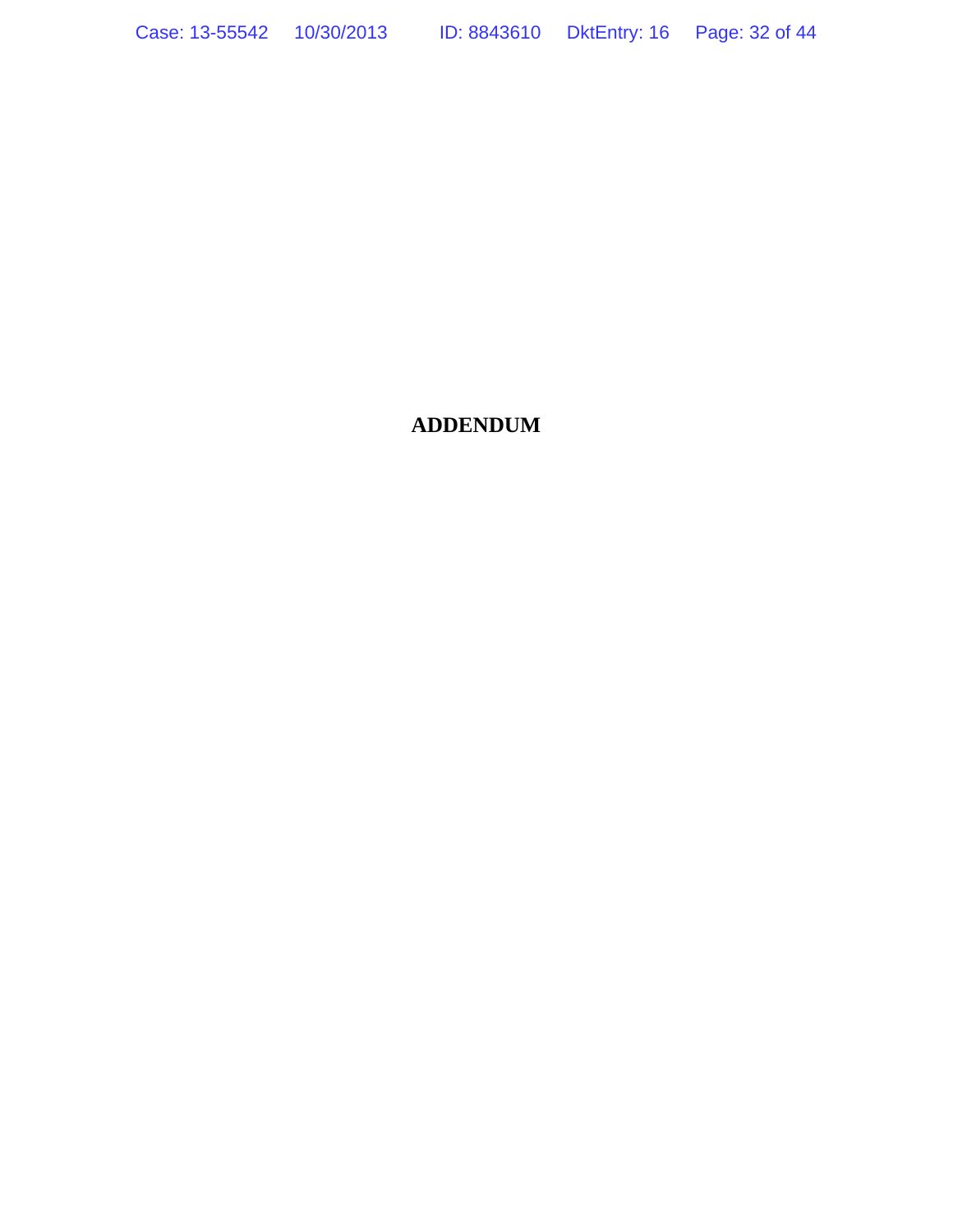1238525242 120130220123 IDD: 8484236170 DktEntryy: 114 **Page: 32 of 44**7 (45 of 150) اج  $\mathbb{R}$ James W. Spertus (SBN 159825)<br>Lawrence C. Jones (SBN 162749)<br>LAW OFFICES OF JAMES W. SPERTUS  $\overline{2}$ ╢ 12100 Wilshire Blvd, Suite 620<br>Los Angeles, California 90025 4 Telephone: (310) 826-4700<br>Facsimile: (310) 826-4711  $\frac{1}{2}$ 6 Cyril V. Smith<br>Zuckerman Spaeder LLP  $\frac{1}{\sqrt{2}}$ 100 East Pratt Street, Suite 2440 8 Baltimore, Maryland 21202<br>Telephone (410) 949-1145  $\parallel$ Facsimile: (410) 659-0436 10 Spertus [Additional Counsel Listed on Signature page] 11 12 **Attorneys for Plaintiffs** Law Offices of James W 13 UNITED STATES DISTRICT COURT **ГЕLEPHONE 310-826-4700; FA**  $14$ 15 THE CENTRAL DISTRICT OF CALIFORNIA 16 **MODE ZOS** STUCFM DENISE P. EDWARDS, individually and<br>on behalf of all others similarly situated 17 18 Plaintiffs, **CLASS ACTION COMPLAINT** 19 20 v.  $21$ THE FIRST AMERICAN CORPORATION, FIRST AMERICAN  $\Vert$ TITLE INSURANCE COMPANY DEMAND FOR JURY TRIAL  $\cdot \parallel$ Defendants. 25 26 27 28 CLASS ACTION COMPLAINT 1

Exhibit 2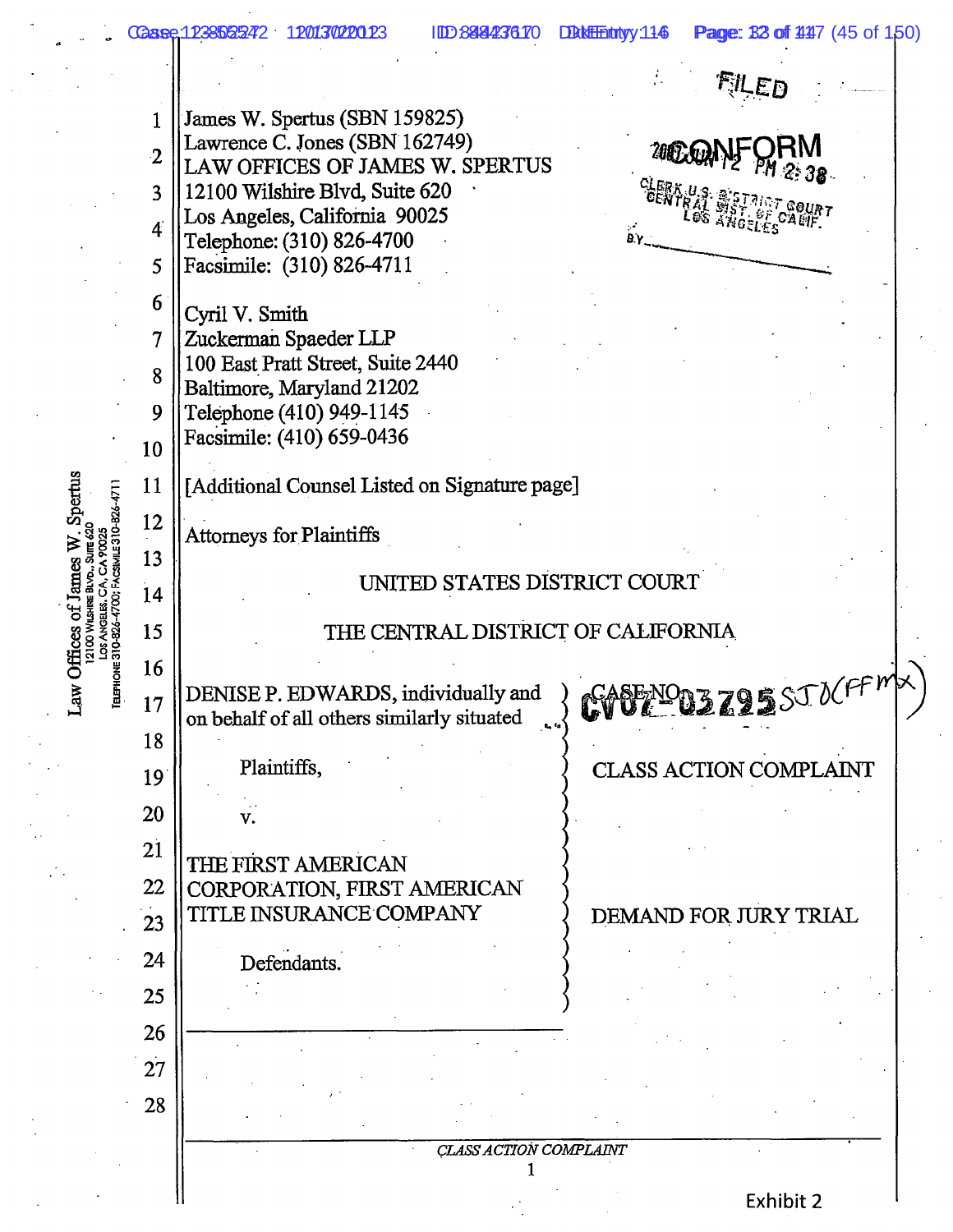3

9

 $\cdot$ PLAINTIFF Denise P. Edwards on behalf of herself and a class of all  $\mathbb{R}$ others similarly situated alleges as follows:

### **INTRODUCTION**

 $\cdot \parallel$ 1. This is a class action by consumers seeking relief from the predatory practices of a title insurer that violate the Real Estate Settlement Procedures Act 5  $\frac{1}{2}$ 

 $\frac{1}{\sqrt{2}}$ Plaintiffs seek redress for defendants' wholesale, purposeful  $2.$ i II violations of RESPA. That statute flatly prohibits both giving and accepting any "thing of value" in return for referrals of title insurance business. Congress  $\mathbb{R}$ enacted RESPA in 1974 to ensure consumers were "protected from unnecessarily  $\mathbb{R}^2$ high settlement charges" that resulted from "abusive practices" such as  $\cdot \parallel$ "kickbacks and referral fees" used by title insurers and others.

 $\cdot$ Defendants First American Title Insurance and The First American 3.  $\cdot \parallel$ Corporation are among the largest title insurance underwriters in the United  $\cdot \parallel$ business. Despite the law's prohibitions, they have embarked on a nationwide 16  $\cdot \parallel$ policy aimed at enlarging their market share by paying large sums of money to individual title agencies (in at least one case, \$2 million or more) in exchange for  $18$  $\Vert$ exclusive referral agreements which funnel all of the companies' business to defendants, and are not disclosed to consumers. Defendants have thus created 20  $\mathbb{R}^2$ undisclosed "Captive Title Insurance Arrangements," which are prohibited by  $\mathbb{R}$ 

 $\frac{1}{2}$ 4. Plaintiffs are a class of consumers who purchased title insurance  $\mathbb{R}$  $\cdot$ under an exclusive agency agreement.

Defendants' exclusive (and secret) referral agreements have thus 5. 26  $\cdot \parallel$ injured all members of the proposed plaintiff class in precisely the same way: by  $\mathbb{R}$ denying them critical information about the cost of title insurance, in a way

> CLASS ACTION COMPLAINT  $\mathcal{P}$

 $\frac{1}{25}$  $UTE 620$ **J: FACSIM TOO WILS**  $\frac{1}{2}$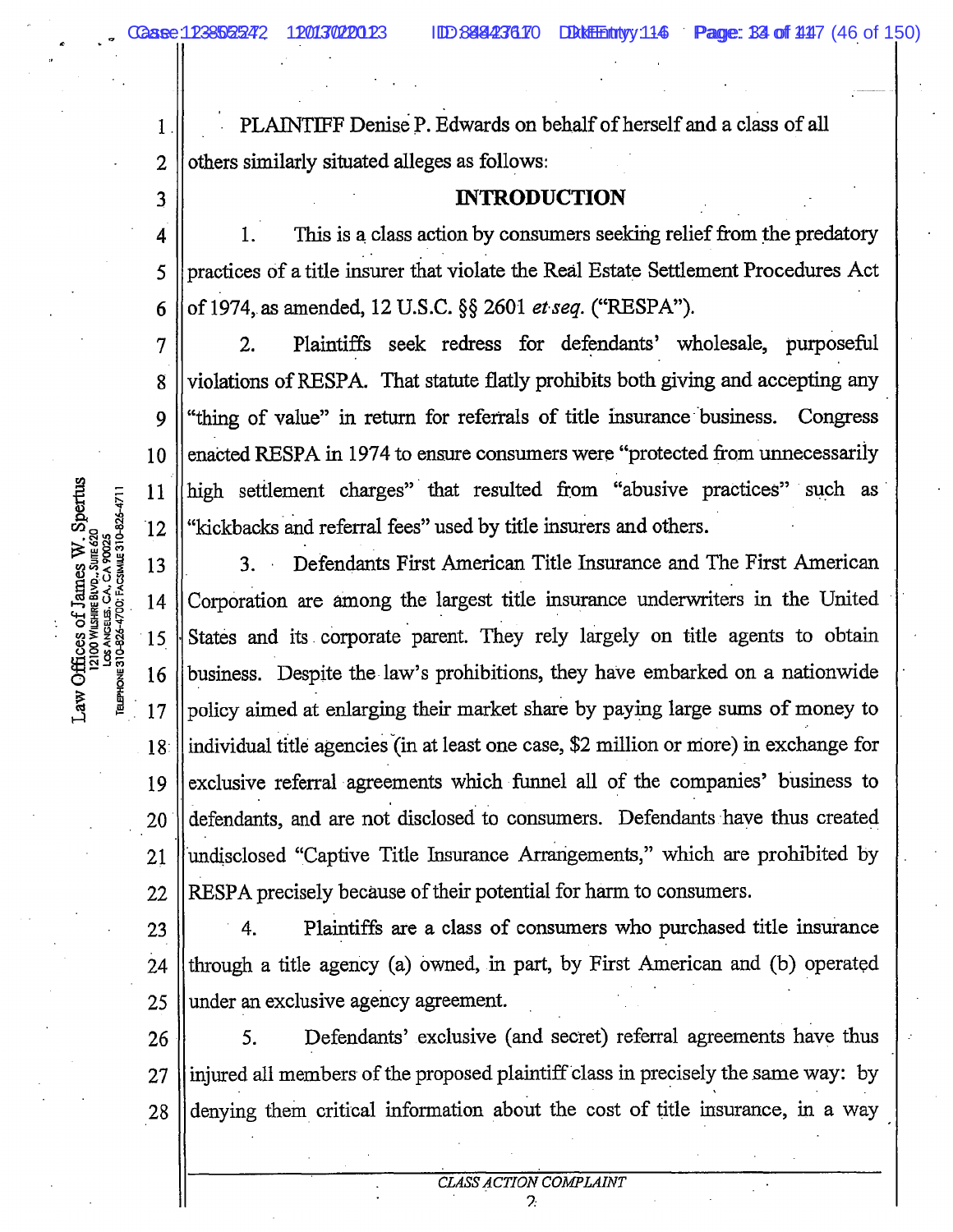$\cdot \parallel$ 

5

 $\parallel$ 

 $\cdot$ calculated – to quote Congress's words from  $1974 -$  "to increase unnecessarily  $\mathbb{R}$  $\parallel$ 3  $\cdot \parallel$ 

### **PARTIES**

### **The Named Plaintiff**

 $\cdot$ Denise P. Edwards is a resident of Ohio, and is employed by United 6. 7  $\parallel$ Cerebral Palsy. Ms. Edwards purchased her home at 1136 East 170<sup>th</sup> Street,  $\mathcal{L}$ 

The Defendants

 $\mathbb{R}$ The First American Corporation ("First American") is a California 7. corporation, with its principal office in Santa Ana, California. First American  $12$  $\Vert$ Corporation operates across the country in approximately 2,100 offices,  $\Vert$ employing nearly 35,000 people. First American owns a number of subsidiaries,  $\cdot \parallel$ including co-Defendant First American Title Insurance Company.

 $\cdot \parallel$ First American Title Insurance Company ("First American Title") is 8.  $\cdot \parallel$ also a California corporation, wholly-owned by First American Corporation, also  $,\|$ with its principal place of business in Santa Ana, California. First American  $\cdot \parallel$ country. 20

## 21

**90025** 

 $-4700;$ 

ns.<br>€

 $\overline{\mathsf{100V}}$ LOS ANGELES.

### **JURISDICTION AND VENUE**

 $\mathbb{R}$ This Court has subject matter jurisdiction under RESPA pursuant to 9.  $\parallel$ 

 $\cdot$ This Court has personal jurisdiction over Defendants because each 10.  $\Vert$  $\mathbb{R}$ district, and the principal place of business for each Defendant is within the  $\parallel$ 

28

**CLASS ACTION COMPLAINT**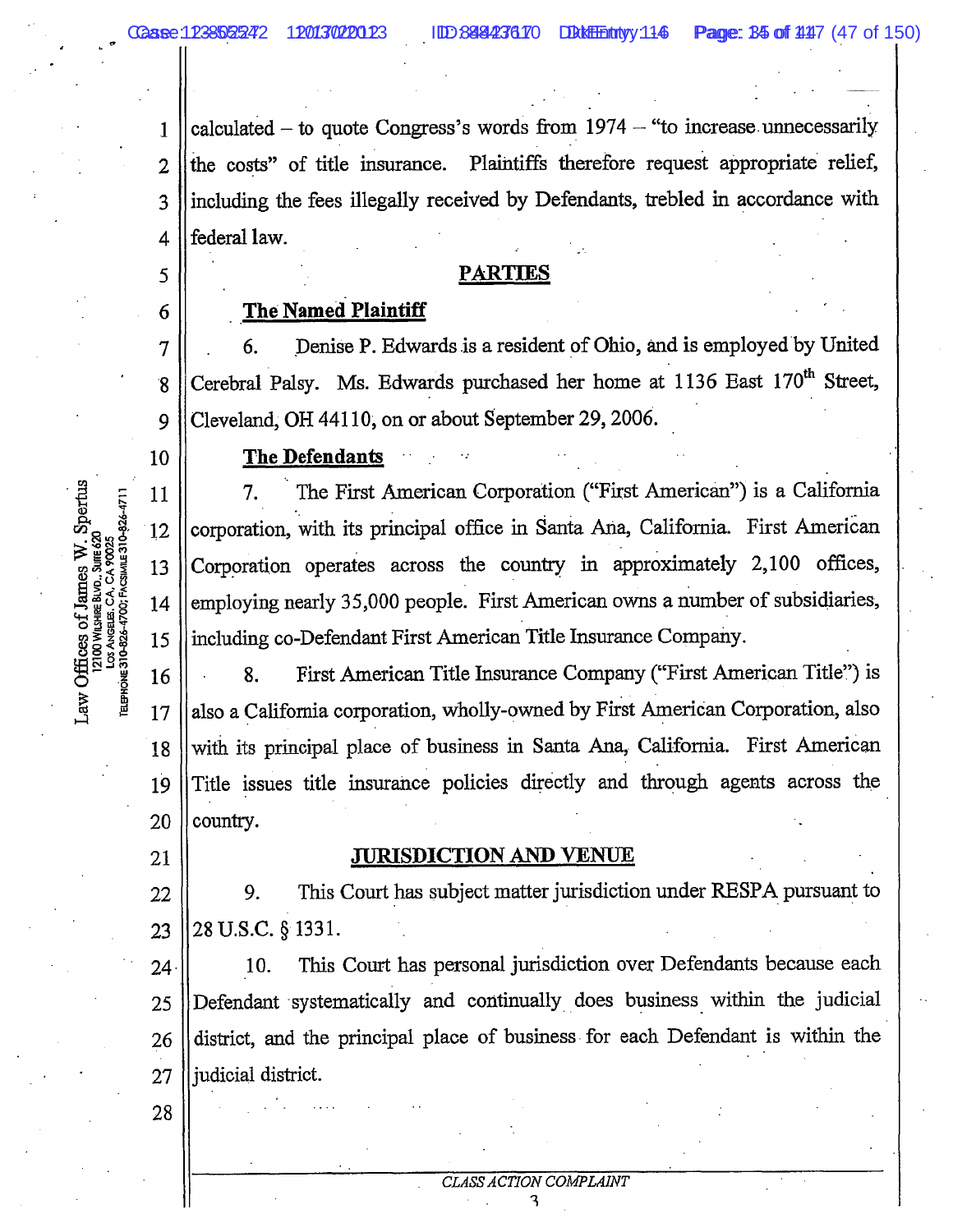Venue is appropriate in this Court because all Defendants reside in 11.  $\mathbf{1}$  $\mathbb{R}$ 

3

### **GENERAL FACTUAL ALLEGATIONS**

 $\cdot \parallel$ At all times relevant to this Complaint, First American Title has 12.  $\parallel$ been in the business of issuing title insurance, and has been a wholly-owned subsidiary of First American Corporation. 6

 $\cdot \parallel$ First American Title obtains a substantial portion of its title 13. - 11 insurance business through referrals from title agents.

╢ It is the standard and typical practice of title agents to refer their 14. clients to a title insurance issuer with respect to the settlement of real estate transactions. Accordingly, at all times relevant to this Complaint, First American Corporation and First American Title had in place a program to identify and  $\mathbb{R}$ contract with title agencies to act as exclusive referring agents to First American Title.

- 11 In 1998, for example, First American Corporation paid a kickback  $15.$  $\frac{1}{2}$  $\mathbb{I}$ obtain an agency agreement providing that Tower City would exclusively refer  $\overline{17}$  $\cdot \parallel$ all title insurance underwriting to First American Title. This Captive Title 19 ||Insurance Arrangement was designed to secure increased market share of title  $\Vert$  $\parallel$ additional monies to refer title insurance underwriting exclusively to First American Title.

In order to give the kickback the appearance of legitimacy, First 16.  $\cdot \parallel$ American Corporation agreed to "purchase" a 17.5% minority interest in Tower  $\parallel$  $\cdot \parallel$  $\cdot \parallel$ significantly more than the book value of Tower City. First American made the payment without any significant investigation into the value of Tower City. 28

. ||  $\parallel$ 

າ<br>ໄດ 

י<br>פונים<br>פונים  $\frac{1}{100}$ 

こ<br>|<br>| ひょ<br>| ひょ

11

12

14

10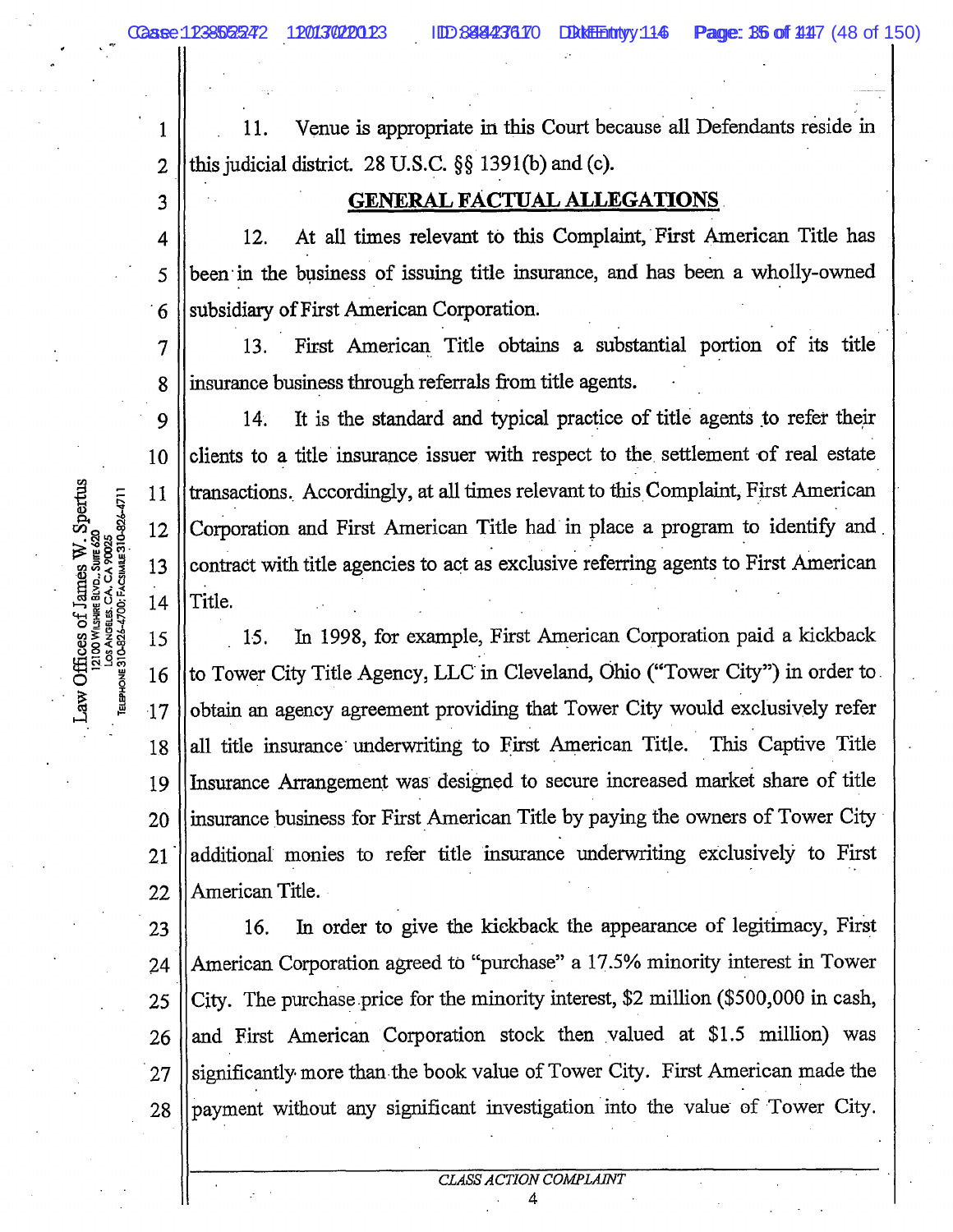$\frac{1}{16}$ ុំ ភ្លឺ |<br>BLVD..5|<br>--SHREE  $\frac{1}{2}$  $\frac{1}{2}$ 

13

16

10

 $\mathcal{A}$ Subsequently, in 2004, First American made an additional cash payment of  $\cdot \parallel$ 

 $\cdot$ Although First American Corporation became, on paper, a 17.5% 17.  $\cdot \parallel$ minority owner in Tower City in 1998, neither Tower City, First American  $\parallel$ Corporation, nor First American Title ever disclosed the nature of their business  $\cdot \parallel$  $\cdot \parallel$ mortgage loan transactions. Instead, Tower City referred insurance underwriting  $\parallel$ exclusively to First American Title and deprived the consumer of opportunities  $\parallel$ market.

 $\mathbb{R}$ 18. Moreover, although ostensibly a part owner in Tower City, First  $\Vert$ American Corporation has received only nominal profit distributions from Tower City. Indeed, the other owners of Tower City have simply used Tower City's  $\mathbb{R}$ operating account to pay personal expenses, such as private school tuitions,  $\cdot$ would have been profits to First American Corporation without any objection  $\mathbb{I}$ 

 $\parallel$ As further evidence that First American's plan was simply to pay a 19.  $\mathbb{R}$ 19 Tower City board of directors, nor does it review Tower City's annual financials. 20  $\mathcal{L}$ As part of the "purchase agreement," Tower City was required to  $20.7$  $\|$ enter into an exclusive agency agreement with First American Corporation's wholly-owned subsidiary, First American Title. Prior to the kickback from First 23  $\cdot$ American Corporation, Tower City referred substantial title insurance business to other title insurance underwriters such as Stewart Title Guaranty Company, Old 25  $\Vert$ Republic National Title Insurance Company, and United General Title Insurance  $\frac{1}{2}$ Company. Since the kickback, Tower City has referred virtually all of its title  $\Vert$ insurance business to First American Title.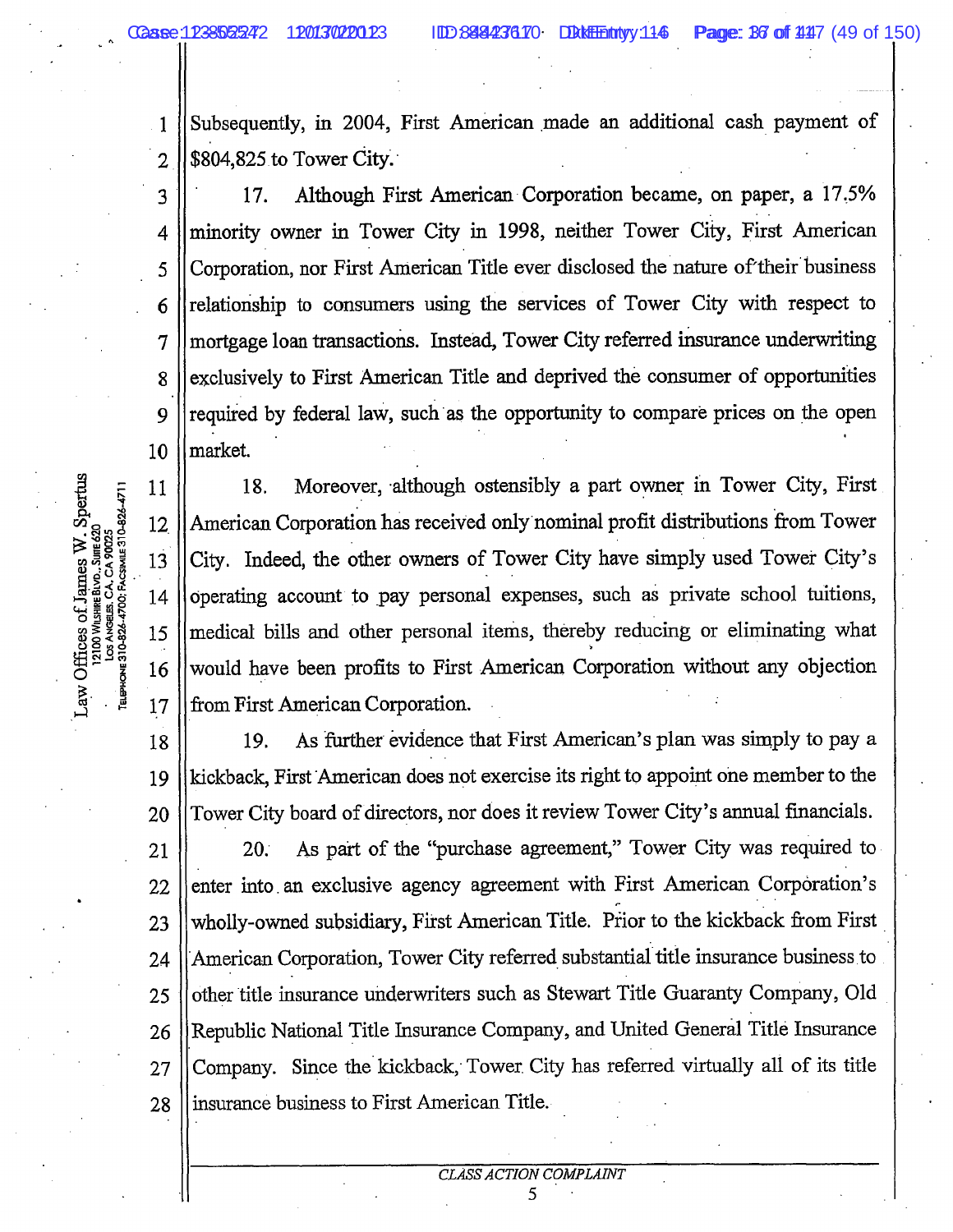i<br>U

9

**Sure 620** 

Sږ\_ave<br>د م SHEE<br>SHEE

 $\frac{1}{8}$  $\frac{1210}{2}$ 

 $\mathbb{R}$ 

22

 $\mathbb{I}$ 

28

 $\parallel$ Upon information and belief, First American's Captive Title 21.  $\mathbf{r}$ Insurance Arrangement with Tower City has been repeated in similar fashion  $\parallel$ through the "purchase" of ownership interests in dozens of other title agencies throughout the country. According to First American's most recent 10-K, in 4 2006 alone First American bought equity interests in eleven companies and 5 purchased the minority interests remaining in four companies already included in 6 the company's consolidated financials. Also in 2006, First American made 34  $\overline{7}$  $\parallel$ additional acquisitions in the title insurance industry.

## **FACTS APPLICABLE TO NAMED PLAINTIFF**

 $\mathbb{R}$ On or about September 29, 2006, Ms. Edwards settled on the  $22.$  $\cdot$ purchase of her home at 1136 East 170<sup>th</sup> Street, Cleveland, Ohio 44110.

 $\cdot \parallel$ Tower City Title Agency, LLC was the settlement agent and  $23.$ conducted the closing at its office located at 6151 Wilson Mills Road in 13  $\parallel$ 

Lines 1109 and 1110 of the HUD-1 Settlement Statement show 15 24.  $\mathbb{R}$  $\cdot \parallel$ Ms. Edwards paid \$455.43 of the premium and the seller, Mark  $$728.85.$  $\Vert$ Watson, paid the remaining \$273.42, as shown on Line 1108 of the HUD-1.

 $\Vert$ Pursuant to the Captive Title Insurance Arrangement, Tower City 25. Title Agency, LLC referred the title insurance to First American Title, which 20 1 issued both the lender and owner policies.

## **CLASS ACTION ALLEGATIONS**

 $\vert$ The named Plaintiff brings this action on behalf of herself and all 26.  $\mathbb{R}$ other similarly situated individuals pursuant to Fed. R. Civ. P. 23. The class of  $\cdot \parallel$ victims consists of:

All consumers who from June 12, 2006 to the present entered into mortgage loan transactions using the services of a title agency or similar entity owned in part by First American Corporation, or its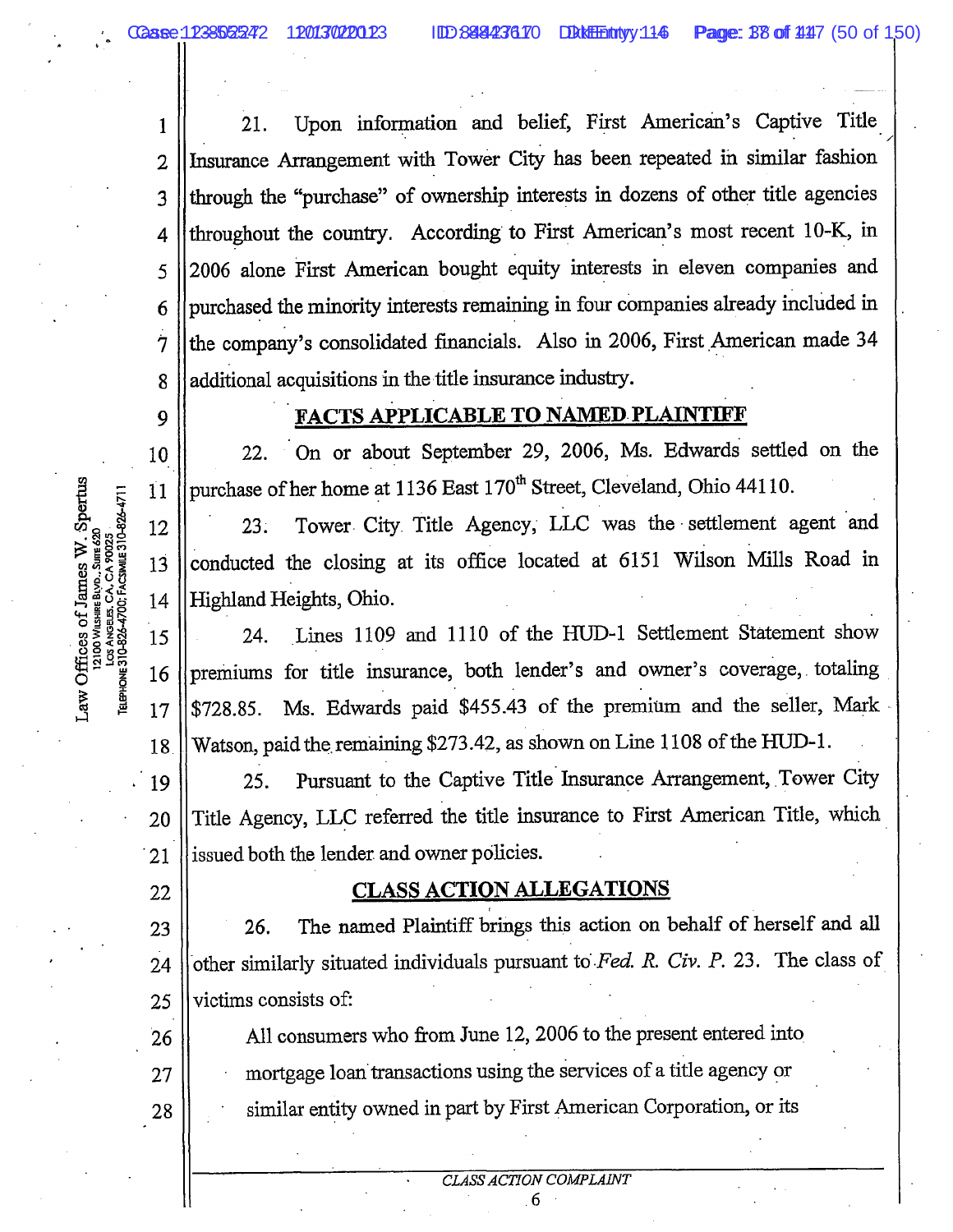$\mathbb{R}$ 

 $\cdot \parallel$ 

 $\mathbb{I}$ 

 $\parallel$ 

4

7

 $\cdot \parallel$ 

subsidiaries, in which the HUD-1 Settlement Statement, or other document in the loan file, includes a charge or payment for title insurance issued by First American Title Insurance Company.

Excluded from the class are those individuals who now or have ever been executives of Defendants.

 $\mathbf{r}$ The class, as defined above, is identifiable. The Named Plaintiff is 27.  $\parallel$ a member of the class.

 $\parallel$ 28. The class consists, upon information and belief, of thousands and  $\mathbb{R}$ perhaps tens or hundreds of thousands of individuals, and is thus so numerous 12 || that joinder of all members is clearly impracticable.

 $\Vert$ There are questions of law and fact which are not only common to 29.  $\parallel$ class members. The predominating questions include, but are not limited to: 15

> Whether title agents or similar entities partially owned  $(a)$ by First American Corporation or its subsidiaries received illegal referral fees or kickbacks in respect of the title insurance issued by First American Title Insurance Company;

> Whether First American Corporation's payments to  $(c)$ title agents or similar entities for partial ownership interests in the title agents or similar entities for exclusive title insurance referrals to First American Title violated RESPA;

Whether Tower City, or any of the other title agencies  $(d)$ owned in part by Defendants, referred title insurance business to First American Title Insurance Company;

Whether title insurance is a settlement service under  $(e)$ RESPA;

ELEPHONE 310-826-4700; FACSIMILE 310-826-471

 $\cdot \parallel$ 

 $\cdot \parallel$ 

17

 $\cdot \parallel$ 

 $\parallel$ 

 $\parallel$ 

 $\Vert$ 

 $\cdot$ 

 $\cdot \parallel$ 

25

28

់<br>ខ្មែ

i<br>DMISI × 100 r.<br>∶100 r.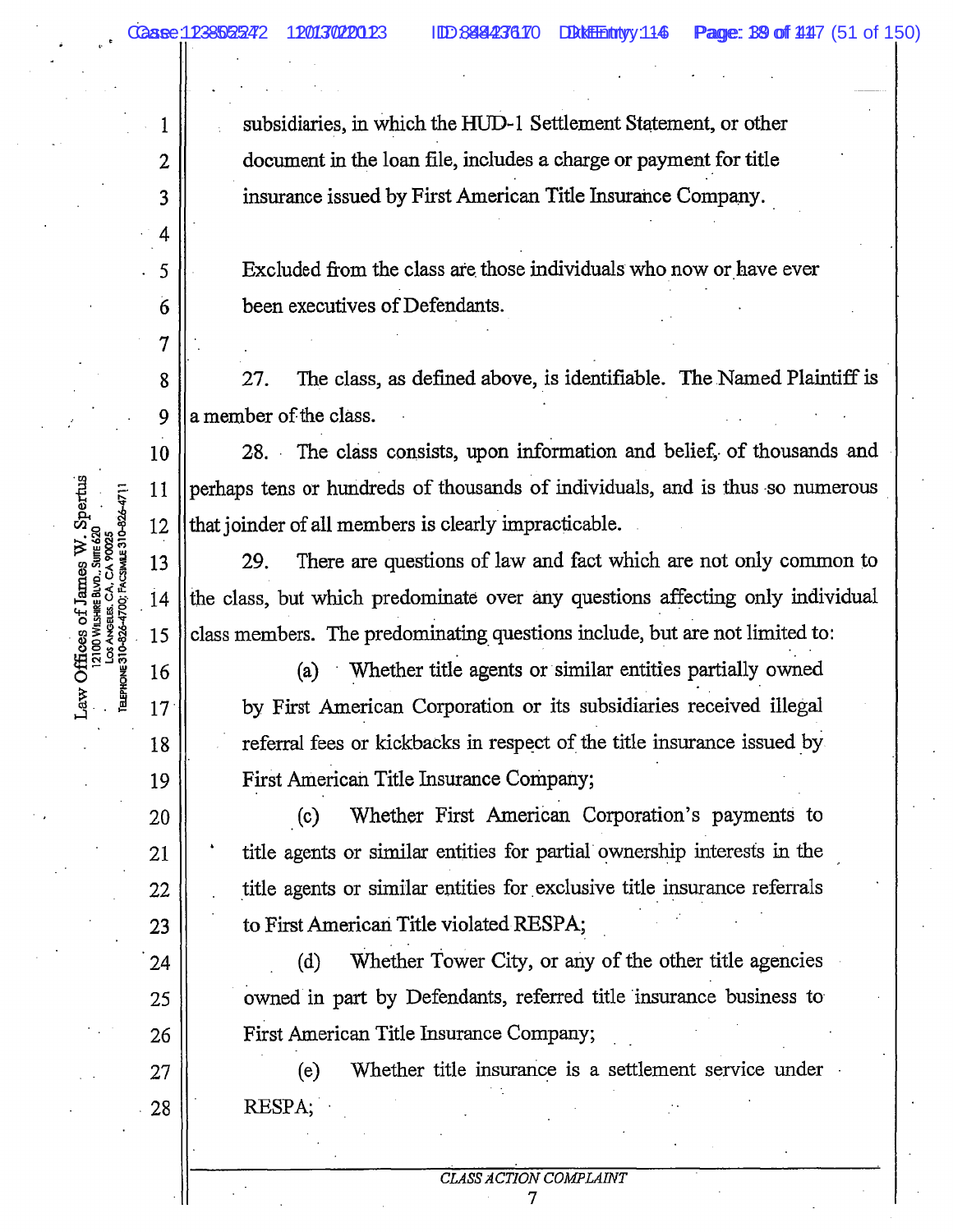$\cdot \parallel$ 

 $\parallel$ 

 $\cdot \parallel$ 

 $\cdot \parallel$ 

 $\cdot$  ||

5

10

 $17$ 

Whether the Defendants or any of them have entered into  $(f)$ similar arrangements with title agents not herein above identified, for the purpose of receiving exclusive referrals in exchange for the payment of illegal fees or kickbacks; and,

Whether the title agents that were purchased in part by  $(g)$ Defendants, are affiliates of Defendants.

 $\parallel$ The claims of the Named Plaintiff are typical of the claims of each 30.  $\cdot \parallel$  Defendants.

 $\cdot$ Plaintiff is committed to pursuing this action and has retained 31.  $\mathcal{N}$ competent counsel experienced in class action litigation. Plaintiffs will fairly  $,\|$ and adequately represent the interests of the members of the class, within the  $\cdot \parallel$ 

 $\frac{1}{2}$ The prosecution of separate actions by individual members of the 32.  $\frac{1}{2}$ class would create a risk of establishing incompatible standards of conduct for  $\parallel$ 

Defendants' actions are generally applicable to the class as a whole, 18 33.  $\parallel$ and Plaintiff seeks equitable remedies with respect to the class as a whole within 

Common questions of law and fact enumerated above predominate 34. 21  $\mathbb{R}$ over questions affecting only individual members of the class, and a class action  $\parallel$  $\parallel$ 

The class is manageable and, following certification, each member 25 35.  $\mathbb{I}$ of class who can be located through the information which is readily available  $\cdot \parallel$ from their mortgage transaction, shall receive individual notice through the  $\Vert$ United States mails.

ጸ

TELEPHONE 310-826-4700; FACSIMILE 310-826-47  $v$  in  $\frac{1}{2}$ ەد .<br>اللاگ .<br>^ **BTIAK** 12100

CLASS ACTION COMPLAINT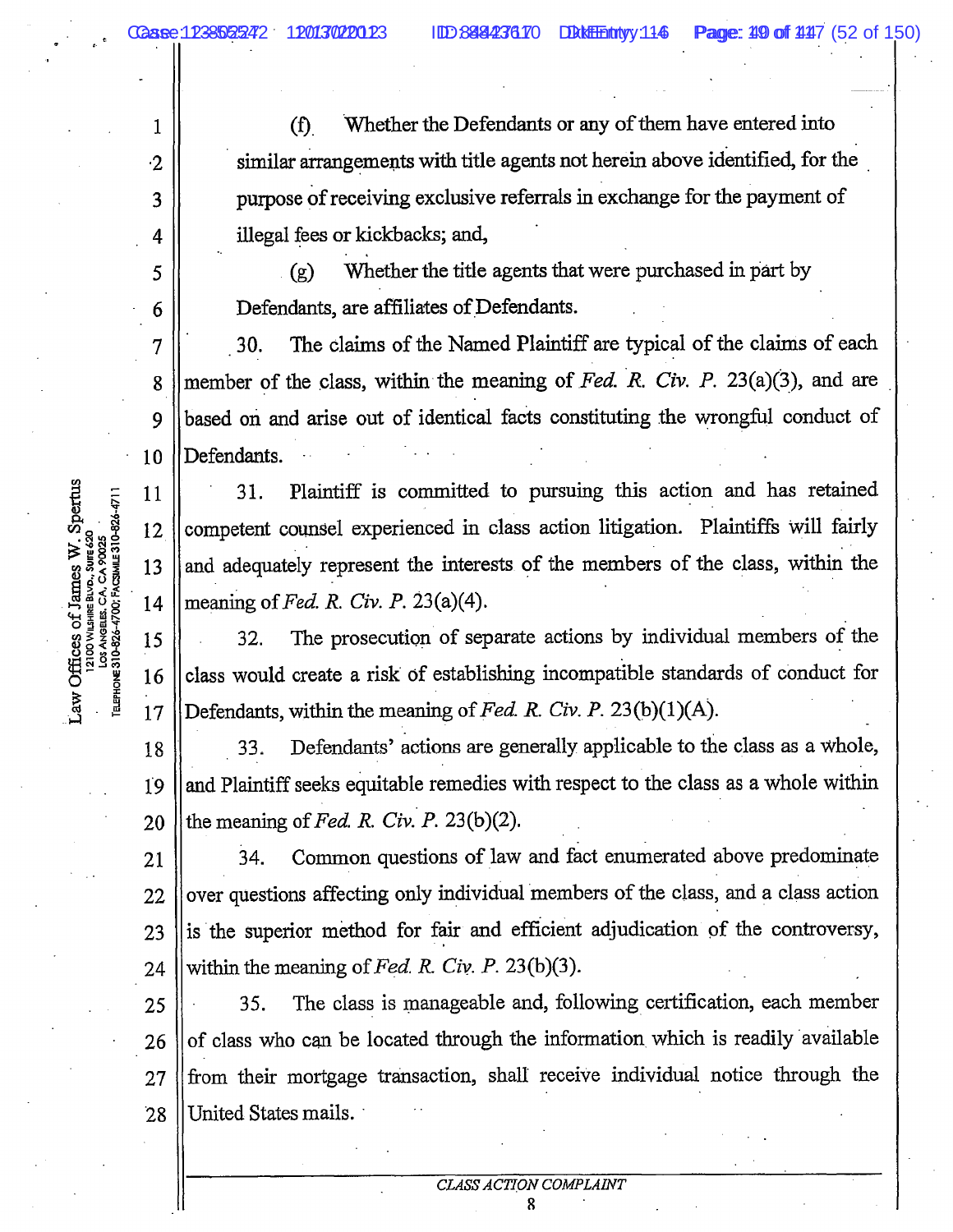#### **COUNT I**

# VIOLATION OF THE REAL ESTATE SETTLEMENT PROCEDURES ACT, 12 U.S.C. §2607

#### (All Defendants)

Plaintiffs reallege and incorporate by reference the allegations set 36.  $\Vert$ 

Throughout the class period, the Defendant First American Title 37. 8 || Insurance Company provided title insurance in respect of residential real estate  $\cdot \parallel$  $\Vert$  $\mathbb{R}$ named Plaintiff and other consumers. Upon information and belief, the  $\mathcal{L}$  $\parallel$ 

At all times during the class period, title agencies owned in part by 38. 14  $; \parallel$ 16 ||Insurance Agency, LLC, contracted with the named Plaintiff and other class 17 || members and, as such provided to the Plaintiff and other Class members real 18 || estate "settlement services" as that phrase is defined by RESPA at 12 U.S.C. § 2602(3) and 24 C.F.R. § 3500.2(16), including title insurance. 19

 $\Vert$ Based upon the foregoing facts, the Defendants each violated 39. RESPA with respect to Plaintiff and the Class by giving, paying or receiving 21  $\parallel$ entities owned in part by First American Corporation, including but not limited 23  $\mathcal{L}$  $\Box$ business incident to or a part of a real estate settlement or closing services  $\parallel$ Title. 27

28

9

i<br>ន Surre 620 ل<br>کا ڈیٹا<br>نائیٹ **TOO WILSI** 

5

 $\overline{\mathcal{I}}$ 

13

4

1

2

3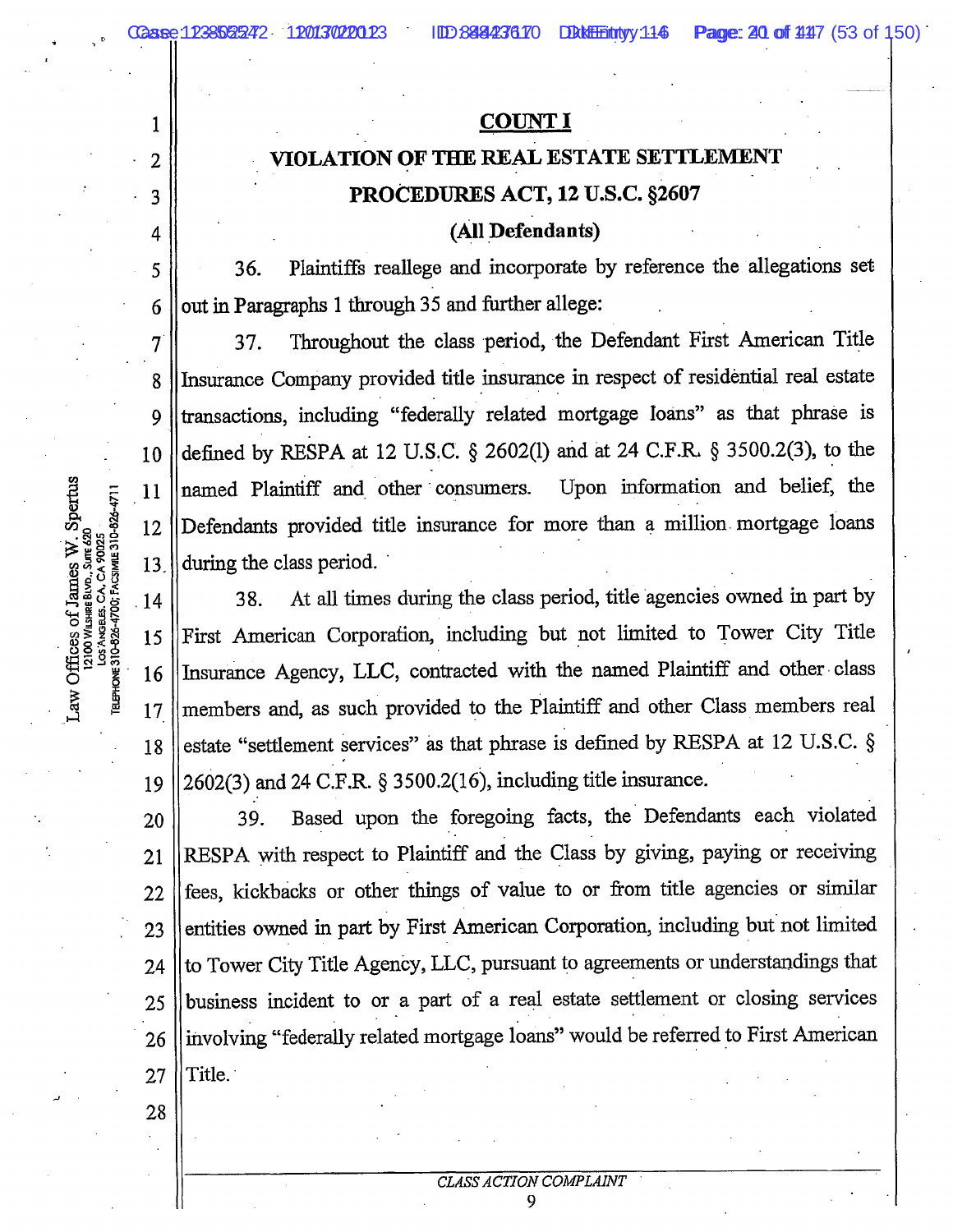4

5

6

8

9

11

 $\cdot$   $\parallel$ The more than \$2 million in payments to Tower City Title Agency, 40.  $\cdot \parallel$ LLC and similar payments to other title agents or similar entities by First  $\cdot \parallel$ American Corporation or its subsidiaries were separate from any division of title insurance premiums that are permitted under  $\S$  8(c) of RESPA, 12 U.S.C.  $\S$ 2607(c).

The more than \$2 million in payments to Tower City Title Agency, 41.  $\parallel$ American Corporation constituted violations of  $\S$  8(a) of RESPA, 12 U.S.C.  $\S$ 2607(a), which prohibits the payment of referral fees or kickbacks in connection  $\parallel$ with the origination of federally-related mortgage loans.

WHEREFORE, Plaintiffs pray that the Court:

 $\mathbb{R}$ Pursuant to 12 U.S.C. § 2607(d)(2), award Plaintiff and the class  $\mathbf{A}$ . members an amount equal to three times the amount of any and all payments to  $\frac{1}{2}$  $\cdot \parallel$  $\cdot \parallel$ respect of each mortgage loan transaction, as well as any and all other amounts <sup>.</sup> || or damages allowed to be recovered by RESPA;

 $\mathbb{I}$ Certify this case as a Plaintiff Class action pursuant to Fed. R. Civ. **B.**  $\parallel$ 

 $\parallel$ C. Permanently enjoin and restrain the Defendants and their agents,  $\mathbb{R}$ employees, representatives and all persons acting on their behalf from charging  $\mathbb{R}$  $\mathcal{L}$ Title Agency, LLC or any other title agent owned in part by First American  $\cdot \parallel$ Corporation or its subsidiaries;

> Award pre-judgment interest; D.

Award Plaintiffs their reasonable costs and attorney's fees; and E.

 $\parallel$ Award Plaintiffs such other and further relief as the Court deems F.  $\blacksquare$ 

CSIMILE 310-826-471  $\frac{1}{\alpha}$ UITE 620 יב<br>8⊾י LOS ANGELES. CA.<br>ELEPHONE 310-826-4700; FA **VILSHIR** 

- 
- 
- $\parallel$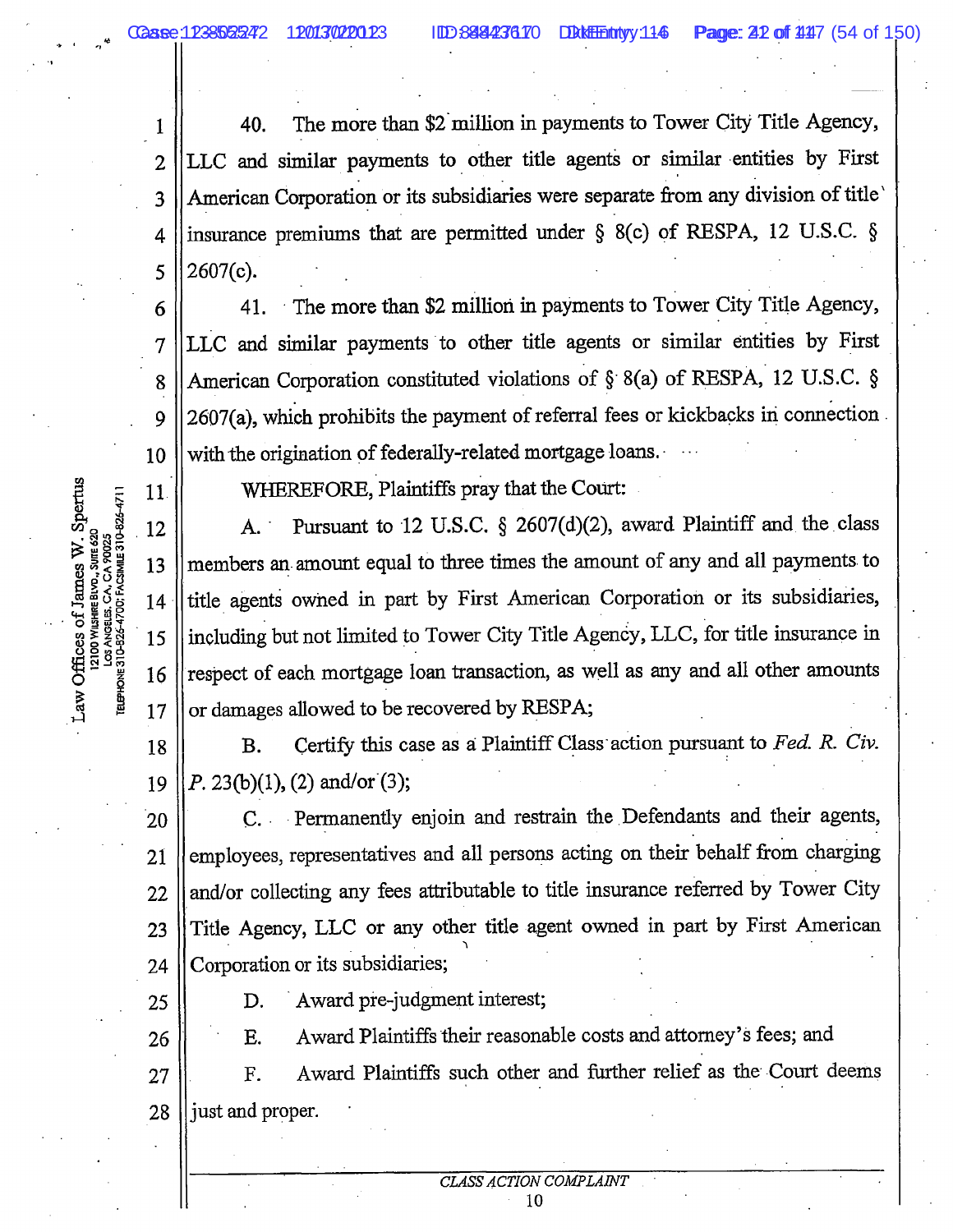ure 620<br>Ure 620

-like Bl i Wils  $\frac{12100}{2}$